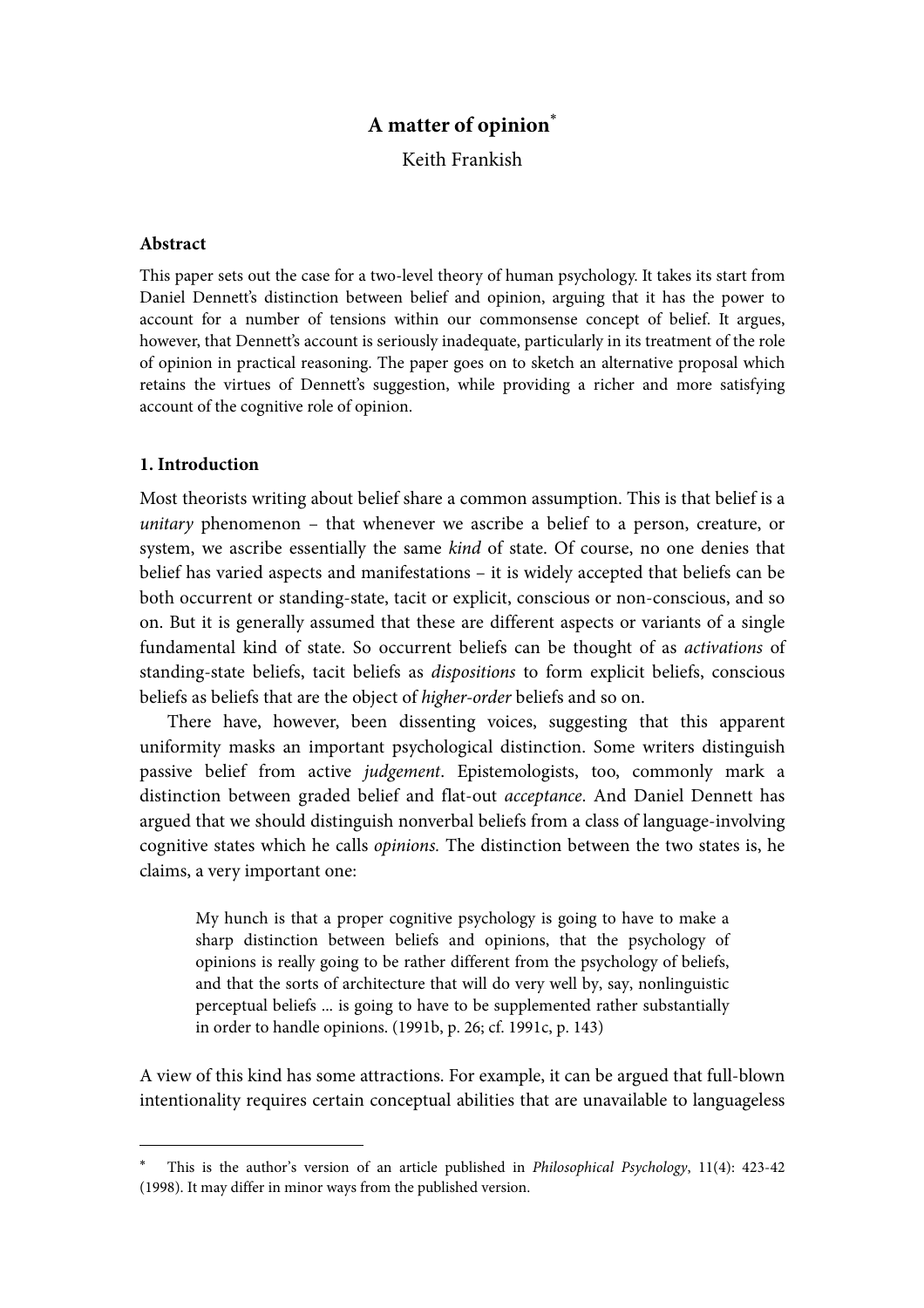creatures (Bennett 1964; Davidson 1975, 1982). Anyone impressed by such arguments, yet unwilling to deny that animals have intentional states, will be attracted to the idea that there are distinct kinds or levels of intentionality. Indeed, Dennett suggests that a failure to distinguish these levels lies at the root of many philosophical misconceptions about belief.<sup>1</sup>

 There have, however, been few attempts to develop a rounded two-level theory of mind. Few theorists have sought to integrate the literature on acceptance with that on active judgement, or to link either with work on the role of language in thought. (Writers on acceptance tend to focus instead on technical questions about the rationality of flat-out belief and its relation to graded belief.) Dennett is one of the few exceptions here, drawing on a number of sources in a richly suggestive paper on opinion (Dennett 1978, chapter 16). However, he does not work out his ideas in a systematic way, and, like his predecessors, has little to say about the cognitive role of opinions. The central psychological questions remain unanswered. What exactly are opinions? How are they formed and processed? What role do they play in reasoning and decision-making? And why do we need them as well as beliefs?

 This paper aims to remedy some of these omissions. I begin by outlining some contrasting aspects of belief which indicate the need for a two-level theory. I then look at Dennett's proposals and highlight some of their limitations. The principal of these, I argue, is a failure to find any real cognitive role for opinion. I go on to outline an alternative proposal which remedies this defect. I describe a mechanism by which opinions could influence reasoning and action and identify a distinctive cognitive role for them. A final section returns the discussion to Dennett, comparing the position sketched here with his and arguing that it is superior.

## **2. The bifurcation of belief**

 $\overline{a}$ 

The idea that the concept of belief is ambiguous has some attractions. The concept is a rich – some would say messy – one, with roots in subjective experience, ordinary language and commonsense psychology. And there is little agreement about the nature of the thing it refers to. There are deep and seemingly intractable disputes about the ontology, semantics, and epistemology of belief, about its possession conditions, causal role, and relation to language. Reading the literature, it is hard to avoid the suspicion that opposing theorists sometimes have different phenomena in mind and are simply talking past each other. I want to begin by focusing on four contrasting aspects of belief, each of which suggests an underlying duality.<sup>2</sup> None of them provides conclusive proof, of course, and there are ways of incorporating them into a unified account, but they provide the raw material for a two-level alternative.<sup>3</sup>

<sup>1</sup> See the references to 'opinion' in Dennett 1987; see also Dennett 1991c, p.143, and Dennett 1994, p.241.

<sup>2</sup> For another approach to the ambiguity of belief, involving a fourfold classification, see Horst 1995.

<sup>3</sup> Note that all the distinctions below are drawn in terms of function or constitution, not content. In distinguishing different kinds of belief, I shall assume, for the sake of argument, that the same range of contents is available to both.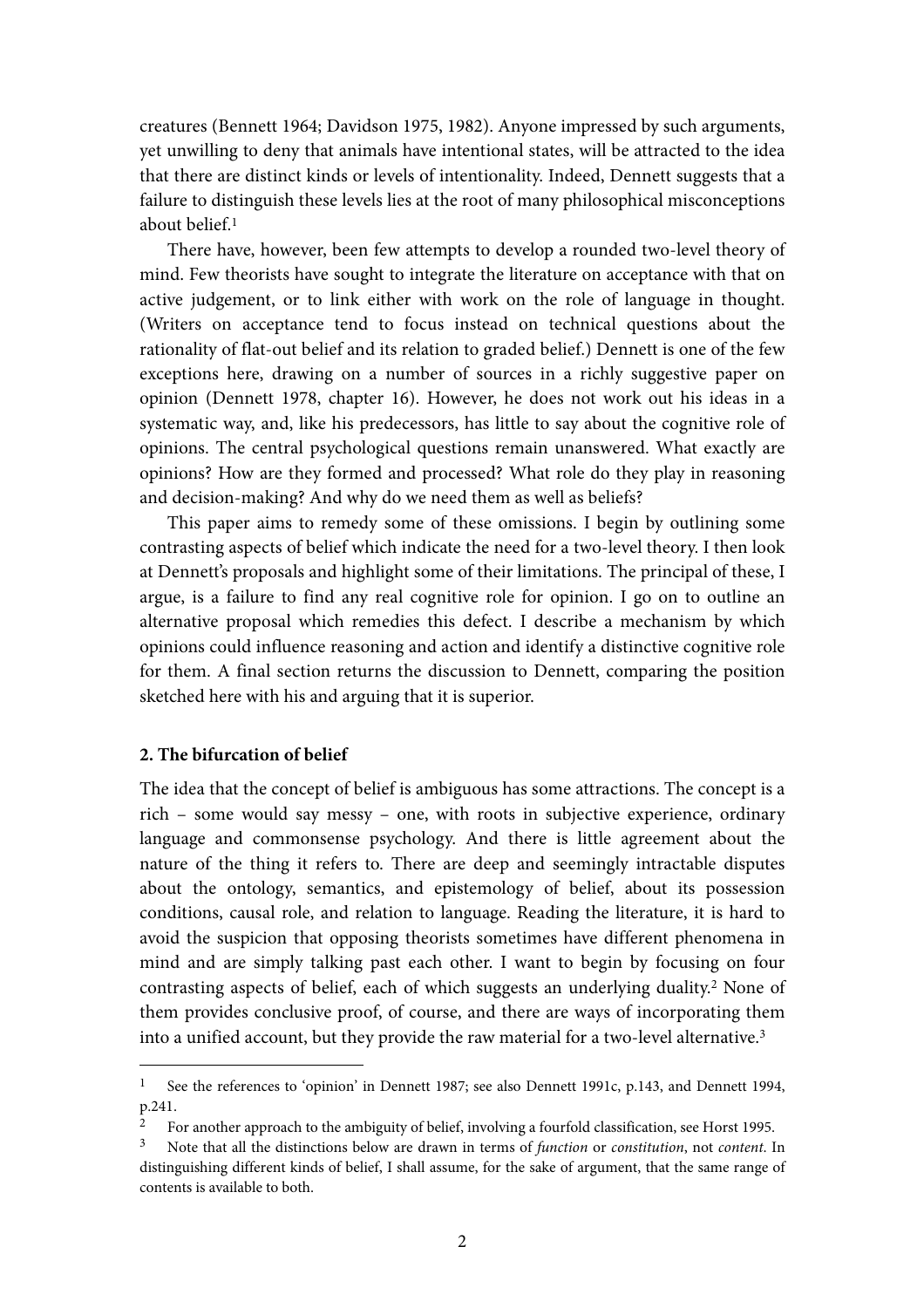#### Activation

 $\overline{a}$ 

Propositional attitudes, such as belief, can manifest themselves both as episodic events and as persisting states. We are often conscious of actively thinking that something is the case. For example, just now I was reflecting that the weather is unseasonably warm and thinking that it would be wise to turn the thermostat down. Episodes of active thinking like this are sometimes called occurrent beliefs. Of course, at any given moment we have lots of beliefs that are not occurrent. For example, a few moments ago I firmly believed, among other things, that cider is made from apples, that Paris is the capital of France and that my surname begins with an 'F' – though I was not in fact thinking of any of those things. Persisting doxastic states of this kind are usually called standing-state or dispositional beliefs. Now not all theories of belief give equal weight to both its occurrent and standing-state forms. Some theories – we might call them occurrentist ones – treat occurrent belief as primary. They hold that beliefs are cognitively inert until occurrently activated, and treat standing-state beliefs as dispositions to form occurrent ones (a disposition which might be realized in the form of a memory trace, say).<sup>4</sup> By contrast, another group of theories – let us call them dispositionalist – treat standing-state belief as primary. They identify such beliefs with dispositions to overt behaviour, and hold that they can manifest themselves directly in action without prior occurrent activation.<sup>5</sup>

 Which view is the commonsense one? Intuitions pull both ways. Occurrent beliefs often seem to play a crucial role in the production of action. I am driving to work as usual. Suddenly, it occurs to me that roadworks are due to start today, and I decide to take a different route. I do so, moreover – or so it seems to me – precisely because the thought about the roadworks consciously occurred to me. If it had not done so, I would not, ceteris paribus, have changed course. Yet many beliefs seem to influence action without occurrent activation. Think, for example, of the numerous beliefs that guide your routine behaviour when driving: that one should drive on the left (in Britain, at any rate), that one should stop at a red light, that it is illegal to exceed the speed limit, and so on for countless others. It is because one has these beliefs that one drives as one does, and it would be perfectly natural to cite them in explanation of one's driving behaviour. Yet few of us entertain them occurrently as we drive – at least not consciously. Again, it is plausible to think that animals have beliefs and desires which influence their behaviour; rather less plausible to think that they have occurrent beliefs. (As Malcolm puts it, it would sound funny to say of an animal that a thought occurred to him, or struck him, or went through his mind; see Malcolm 1973).

 Now if you hold that beliefs have to be occurrently activated in order to influence action, then you will have to say that actions like these, apparently initiated without occurrent thought, are in fact the product of non-conscious analogues of it. This is a worrisome claim, however. For one thing, it is not clear that there would be time for all

<sup>4</sup> Most versions of the *representational theory of mind* are occurrentist, in this sense (see e.g. Fodor 1987). For a very clear statement of an occurrentist position, see Goldman 1970, chapter 4.

<sup>&</sup>lt;sup>5</sup> This means, of course, that the dispositionalist must deny that beliefs *cause* actions in the way that events cause their effects. For a well-known dispositionalist position, see Dennett 1987.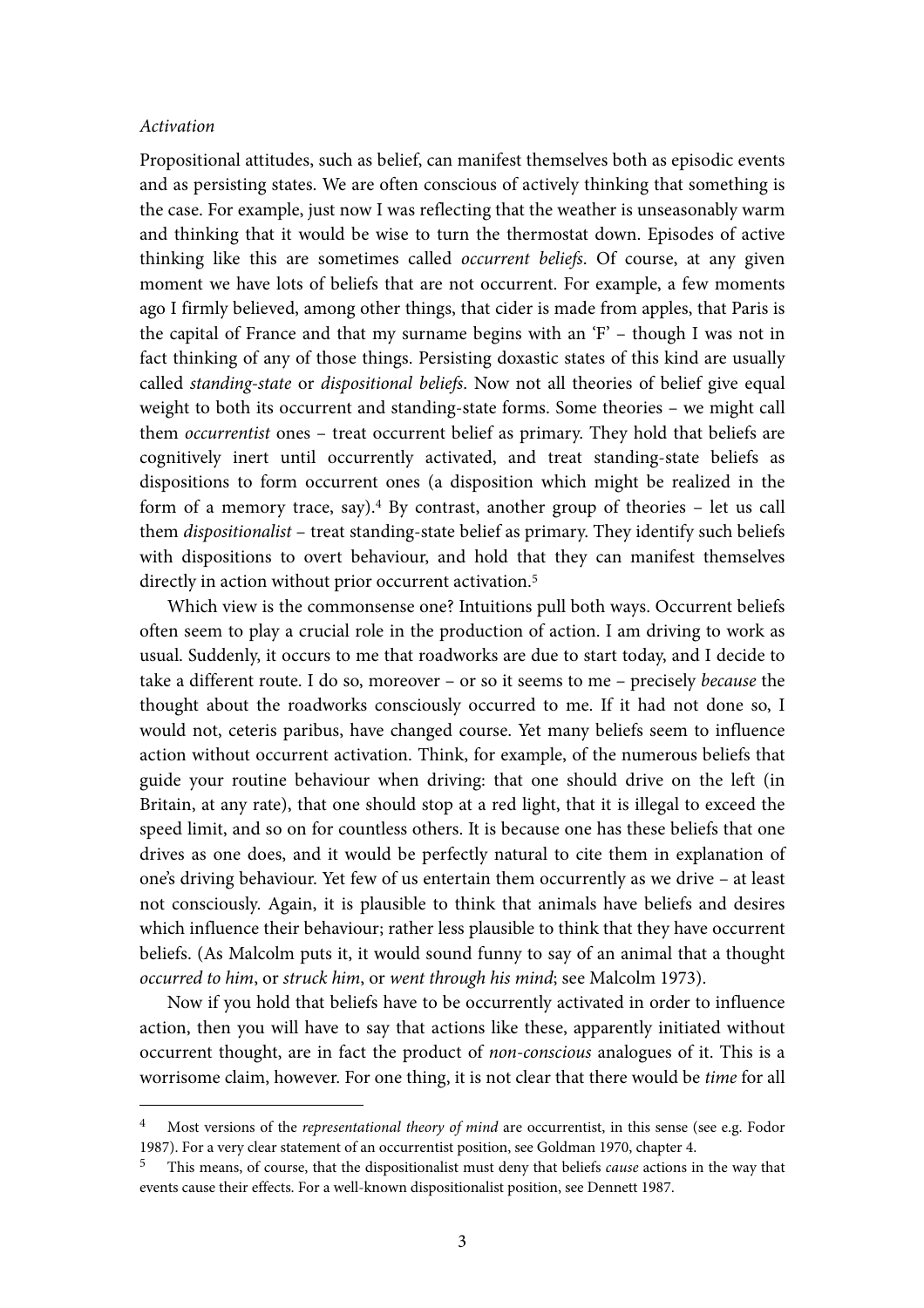the necessary non-conscious occurrent beliefs to occur. (Think, again, of all the beliefs that are relevant to your moment-by-moment actions when driving in traffic.) Dispositionalist theorists are in a rather better position here: a huge number of dispositions can manifest themselves simultaneously in a single action. (Indeed, a disposition will only manifest itself against a background of many others.) However, the dispositionalist has a corresponding problem in accounting for occurrent belief, understood as a precursor of action. If beliefs just are behavioural dispositions, then it is hard to see how they could be activated in any way short of overt behavioural manifestation.

 We have a stand-off, then: some cases seem to be best described in occurrentist terms, others in dispositionalist ones. Given this, it is tempting to wonder if the two theories might each characterize a distinct level of cognition – to wonder, that is, if there might be two distinct kinds of belief, one requiring occurrent activation, the other not. At any rate, it is a hypothesis worth investigating.

#### Control

It is widely accepted that we have no direct control over what we believe. Indeed, it is sometimes argued that the opposite claim – that beliefs can be acquired at will – is not only false, but incoherent in some way (see e.g. O'Shaughnessy 1980, Vol. 1, pp.21-28; Williams 1973). Now it is undeniable that some beliefs are passively acquired. One has only to think of beliefs that derive from perception, memory and simple inferential processes. Yet there is a long tradition of thinking that we have the power to decide what attitude to take towards a proposition, through an act of deliberate judgement. (Indeed, many philosophers would have identified what I have been calling occurrent beliefs with acts of deliberate judgement.) Aspects of commonsense mentalistic discourse also lend support to such a view. We speak of trying to believe, of refusing to believe, of having a duty to believe, of needing to believe, and so on. These idioms are often dismissed as pointing, at most, to the possibility of indirectly inducing belief, by exposing oneself to belief-forming influences. But there is another commonsense idiom which suggests that we are capable of more than this. This is our talk of *making* up and changing our minds. We often refer to such episodes, and speak of them as free intentional actions (we urge the indecisive to make up their minds and blame the inconstant for changing them). Of course, sometimes, when we speak of a person having made up their mind, we mean that they have made a decision to do something – that they have formed an intention, not a belief. But this does not exhaust the idiom. We also speak of making up or changing our minds about matters of fact – about the truth of a theory, say, or the safety of a course of action, or the honesty of a politician (see Baier 1979). That is to say, we allow that some doxastic attitudes can be objects of decision. And since not all such attitudes are formed in this way, this again points to a bifurcation in our notion of belief.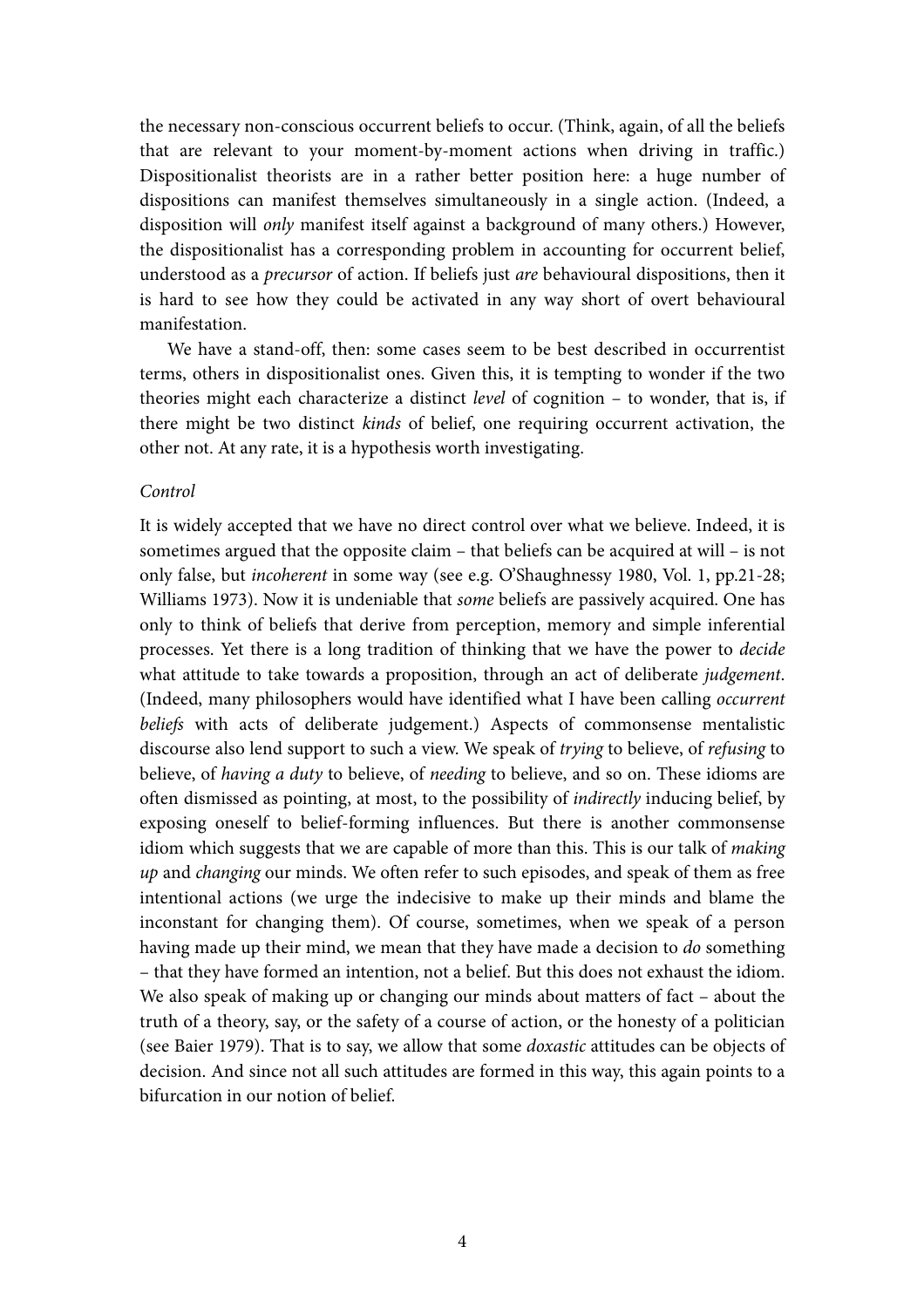#### Degree

 $\overline{a}$ 

When we think about the role of belief in guiding action, it is very tempting to regard it as a continuously graded state, reflecting degrees of confidence. The thought goes like this. We frequently have to decide what to do without being completely sure of the facts. For example, suppose you are trying to decide what to buy for dinner. You are tempted to buy beef, but believe there is a small risk it may be infected with a deadly disease.<sup>6</sup> How do you decide? Well, buying beef will have very different outcomes depending on whether or not it is infected. So the rational way to proceed would be to consider how desirable or undesirable you find each of these outcomes and how confident you are that the meat is or is not infected. That is, you should consider the utility of buying beef relative to each background condition (infection present vs. infection not present), weighting this value in each case by your confidence in the existence of that condition. Summing these values will give you a measure of the expected utility of buying beef. If this is lower than that for not buying it, then you should not buy. This strategy can be generalized to yield a global procedure for rational decision-making – Bayesian decision theory, as it is called. Of course, few people actually make decisions by doing Bayesian calculations – at least not at a conscious level. Nevertheless, people can be interpreted as adhering to Bayesian principles: their preferences, as manifest in their behaviour, can interpreted as maximizing expected utility, in Bayesian fashion, relative to certain assignments of utility to outcomes and of confidence to propositions (see, for example, Maher 1993, pp.9ff).

 The important thing to notice about this is that Bayesian theory speaks only of degrees of confidence and utility; it finds no role for a notion of flat-out or unqualified belief or desire.<sup>7</sup> It makes no sense to ask whether a person *believes* flat-out that beef is safe, only how confident they are of its safety – and, consequently, how much they are prepared to stake on it. Some theorists conclude that belief talk should be interpreted as, or replaced by, talk of degrees of confidence (Jeffrey 1970, pp.160-1). This view, however, seems to conflict with the commonsense view of the matter. For it means that we *fully* believe very few things and completely *disbelieve* almost nothing.<sup>8</sup> Yet we often want to make claims to knowledge; and it would seem odd to say that one knows that  $p$ , but does not fully *believe* it. Again, we would normally think it irrational to believe both a proposition and its contradictory. Yet if beliefs are degrees of

<sup>6</sup> The presence of BSE, or 'mad cow disease', in British cattle, and the recent discovery of evidence that the disease can spread to humans, has lead some British consumers to form this belief.

<sup>7</sup> Distinguish confidence assignments (or subjective probabilities as they are sometimes called) from flat-out beliefs in objective probabilities. To say that Jack has confidence of degree 0.8 in proposition p (or, equivalently, assigns a subjective probability of 0.8 to p) is quite a different thing from saying that he believes flat-out that the objective probability of p is 0.8. The two attitudes differ both in form and content.

<sup>8</sup> According to the Bayesian, you should not assign a probability of 1 to a proposition unless you are willing to bet everything you have on its truth. For, you should then attach a probability of 0 to its negation – and should therefore discount entirely the disutility of any outcome contingent on its falsehood.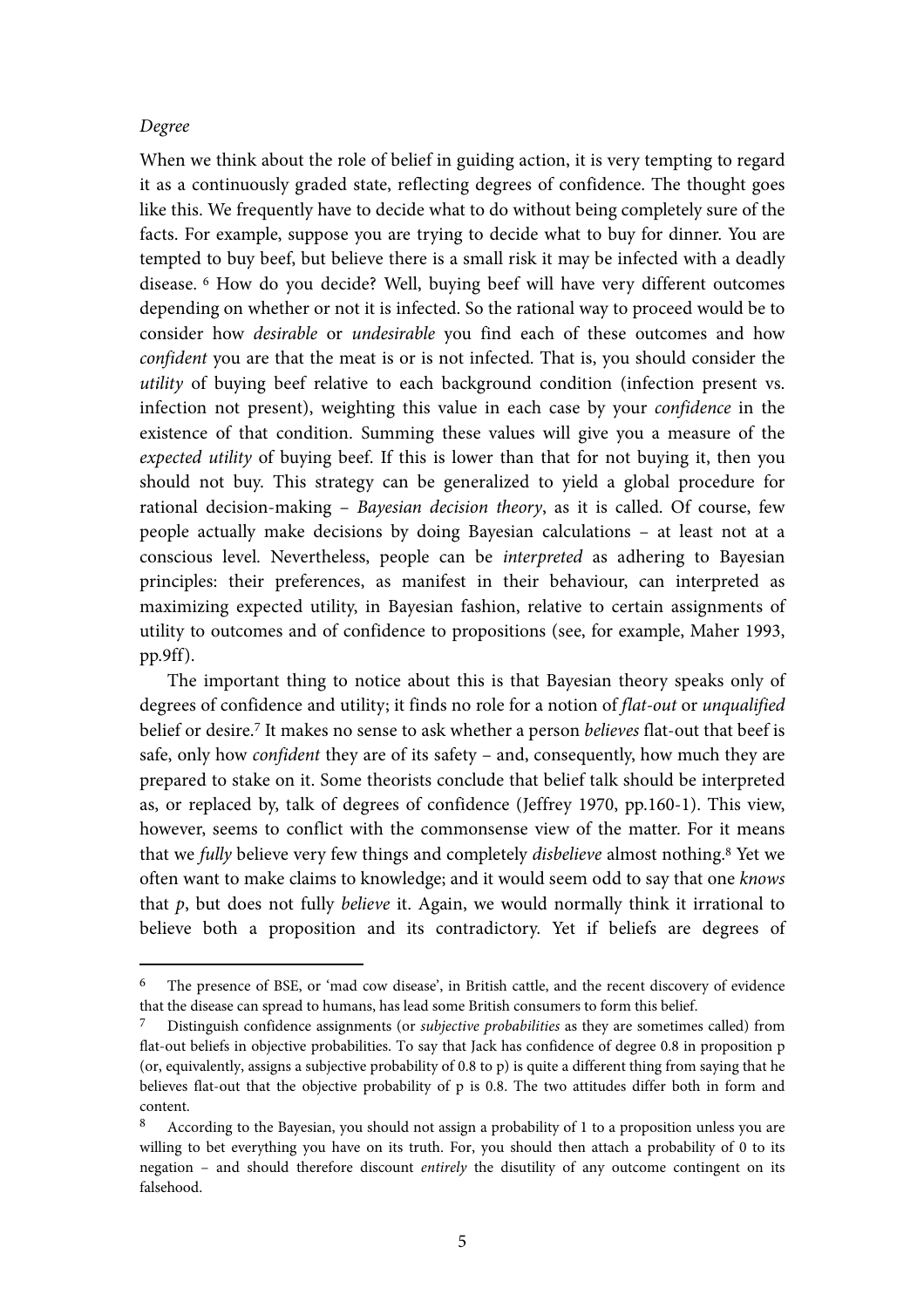confidence, we do this all the time. It is a requirement of rationality that, if you have confidence of degree *n* in proposition  $p$ , then you should have confidence of degree 1 $n$  in the proposition *Not-p*. So, excepting rare cases of complete certainty, no rational person will believe a proposition without simultaneously believing its contradictory to some degree. The Bayesian account also seems to have no place for the attitude manifested in deliberate judgement. The point of making up your mind about something is to settle categorically what you think of it – at least until further consideration. And this attitude is binary, not graded: for any proposition  $p$  you either have, or have not, made up your mind that p. Of course, you might make up your mind that  $p$  has a certain *objective probability* – but then it is the *proposition* that is graded, not your attitude to it. A final problem for the Bayesian is what to say about conscious reasoning. As I said, this very rarely takes a Bayesian form – people find statistical procedures hard to apply and generally prefer classical non-Bayesian methods. For example, we often use the *practical syllogism*. We reason that we want  $p$ , believe that  $p$  requires  $q$ , and so decide to try to bring it about that  $q$ . Here we treat beliefs as ungraded, binary states. Even when we do make explicit assessments of probability, we tend to use these as premises in classical reasoning. If the Bayesian is right, however, classical reasoning of this kind is irrelevant to the rationality of our actions (see de Sousa 1971, p.57).

 So here is another tension in our commonsense notion of belief. On the one hand, it seems to be a continuously graded state, like length or mass; on the other a binary one, like being more than 3 feet long. Many theorists conclude that we need two distinct doxastic concepts: a concept of partial belief, reflecting degrees of confidence, and a concept of flat-out belief – usually called acceptance – which is binary. Now this is not yet to say that these concepts pick out distinct psychological phenomena: perhaps we could think of acceptance as a certain level of confidence – say, exceeding 0.5. It is, however, widely agreed that this will not do. It is easy to show that, given certain plausible assumptions about rationality, there is no level of confidence which could be either necessary or sufficient for acceptance.<sup>9</sup> Acceptance seems to be genuinely distinct from partial belief.

### Language

-

It is sometimes claimed that natural language can act, not only as a vehicle for the expression of thoughts, but as itself a *medium* of thought. We can coin thoughts, it is suggested, in the very act of articulating them – often in the form of subvocalized, self-directed speech (recent advocates include Carruthers 1996; Dennett 1991a; Gaulker 1994). There is some introspective evidence for this view, and a powerful argument can be run for the view that conscious propositional thinking occurs in natural language (Carruthers 1996, 1998). Of course, it is implausible to suppose that all thinking occurs in natural language – animals and prelinguistic infants can think

<sup>9</sup> The arguments invoke the paradoxes of the Lottery and the Preface; see Kaplan 1996, chapter 3; Maher 1993, pp.133ff.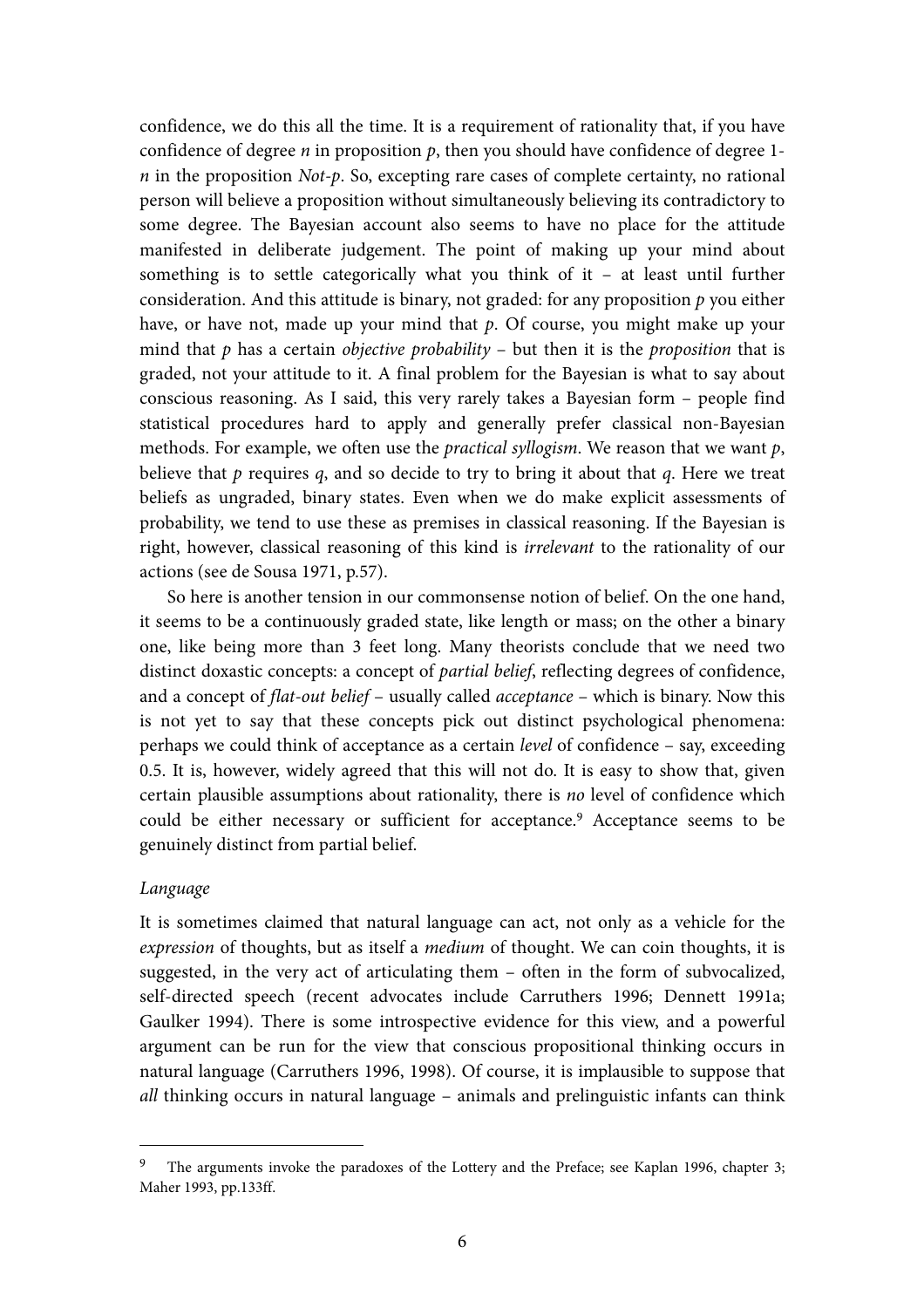after all. So here, again, there is a motive for distinguishing two different kinds of thought – linguistic and nonlinguistic.

### **3. Dennett's opinions**

In four different respects, then, the concept of belief bifurcates. Can we see a pattern here? Do the divisions indicate the presence of two distinct kinds of state? Dennett suggests so; ordinary language, he claims, conflates beliefs with opinions. Beliefs, according to Dennett, are dispositional states: to believe that  $p$  is simply to be disposed to behave in the way that a rational p-believer would, given one's other beliefs and desires. Both humans and animals have beliefs. Opinions, on the other hand, are a more sophisticated kind of state. In characterizing them, Dennett draws on Ronald de Sousa's work on acceptance (de Sousa 1971). It is, as I said, implausible to think of acceptance as a state of confidence. Instead, de Sousa suggests, we should think of it as a behavioural state, initiated by an act of assent. This, he explains, is a linguistic activity: to assent to a sentence is, as it were, to make a bet on its truth – to add it to one's stock of sentences labelled 'True'. Episodes of occurrent belief are in fact, de Sousa suggests, acts of assent, motivated by our low-level beliefs and desires – specifically our epistemic ones. We have, as it were, a lust for truth – a hankering for objects of unqualified epistemic virtue – and it is this which prompts us to assent to plausible sentences. A theory of this kind, de Sousa notes, can reconcile a Bayesian model of reasoning with the classical one. Each operates at a different level; Bayesian theory applies to low-level deliberative processes, the classical model to verbalized thinking, which proceeds by leaps of outright assent.

 Dennett endorses de Sousa's proposal, and suggests that it also helps to illuminate the processes of change and making up of mind. In general, he suggests, these involve a sort of behavioural commitment. This is most obvious in the cases of practical decision – where one makes up one's mind to do something. But theoretical makings up of mind, he suggests, are similar: they too involve commitment – the leap of epistemic faith which de Sousa calls assent. In making such a leap, one passes from a generic desire for truths to a commitment to a particular presented sentence. The state generated by such an act – what Dennett calls an opinion – is not one of belief, but more like commitment or ownership, and it may outlast or diverge from the agent's low-level beliefs, as manifest in their actions. (It is when such divergences occur, Dennett suggests, that we fall into self-deception and akrasia; Dennett 1978, p.307). Although Dennett follows de Sousa in emphasizing the active dimension of opinion formation, he is careful to add that not all opinions are the products of active decision. We can also collect sentences unthinkingly – often, he suggests, because we see them as sure bets. Most of us, for example, routinely accept what we are told, unless we have reason to suspect deceit. What is distinctive of opinion is, not its aetiology, but the attitude of personal commitment it manifests.

 Dennett's proposal is attractive. It neatly accounts for the competing intuitions we noted above. We have low-level beliefs, which are passively formed, graded, and non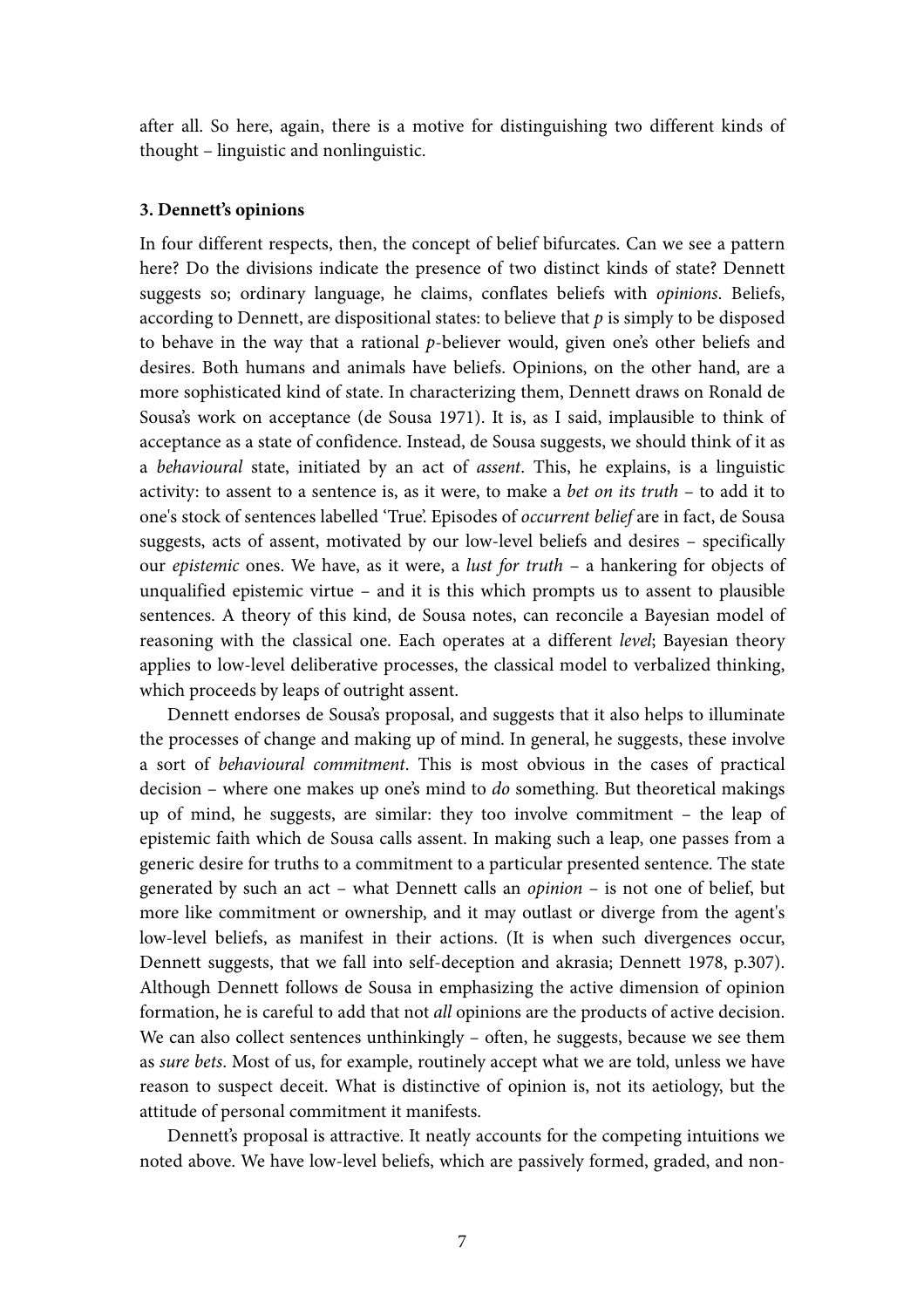verbal, and which manifest themselves as behavioural dispositions. And we also have opinions, which display the opposite characteristics. Despite this, I think the account needs substantial revision. I have two small worries and one big one. The first concerns the role of language. I suspect that Dennett is right to say that change and making up of mind involve language. But it is implausible to think that they involve betting on particular sentences. I may remember having made up my mind about some matter (that a certain politician is untrustworthy, say), without being able to remember precisely the words I used to frame the thought. If I were bilingual, I might even forget which language I had used. Likewise, it seems possible to form indexicalized opinions (to decide, for example, that that politician is untrustworthy). But then it would be necessary to *modify* the sentence on which one was prepared to bet in order to accommodate changes in the way its subject was presented. This would involve something more like the adoption of a policy than a bet on a sentence.

 Secondly, Dennett follows de Sousa in identifying episodes of occurrent belief with acts of opinion formation – that is, of judgement or making up of mind. Now I agree that some occurrent beliefs are such; but not all of them. Recall my occurrent belief about the roadworks, which led me to take a different route to work. In entertaining that thought I was not *making up my mind* about anything, but *recalling* something I already knew. It is not clear how episodes of this kind fit into Dennett's picture.

 Now to the big worry. It concerns the cognitive role of opinion. What exactly does one commit oneself to, in betting on a sentence? Here there is a deep tension in Dennett's position. Although he insists that one is committed to one's opinions, he consistently writes as if the commitment involved is slight, and predominately verbal.<sup>10</sup> Thus, he often identifies opinion formation with the sort of intellectual assent that lacks real conviction (1978, pp.307-8; 1987, p.19n), and denies that opinions play any direct role in guiding behaviour:

It is my beliefs and desires that predict my behaviour directly. My opinions can be relied on to predict my behaviour only to the degree, normally large, that my opinions and beliefs are in rational correspondence, i.e., roughly as Bayes would have them. (1978, pp. 306-7)

Opinions, it seems, are just sentences which one has picked up and is disposed to avow as true.<sup>11</sup>

 Now in this Dennett is following the majority of acceptance-theorists. Acceptance is usually thought of as an intellectual attitude, motivated by narrowly cognitive ends

-

 $10$  His favourite example of an opinion is a bit of arcane information he once picked up from a play. It is, he implies not exactly something he believes, but, given suitable inducement – in a quiz, say – he might bet on its truth (Dennett 1978, p.306).

<sup>&</sup>lt;sup>11</sup> That Dennett thinks of opinion as a rather superficial phenomenon is confirmed by his later references to it. He typically invokes the concept to account for features of human cognition which conflict with his basic commitment to an ascriptivist view of the mind. See the references to 'opinion' in his 1987.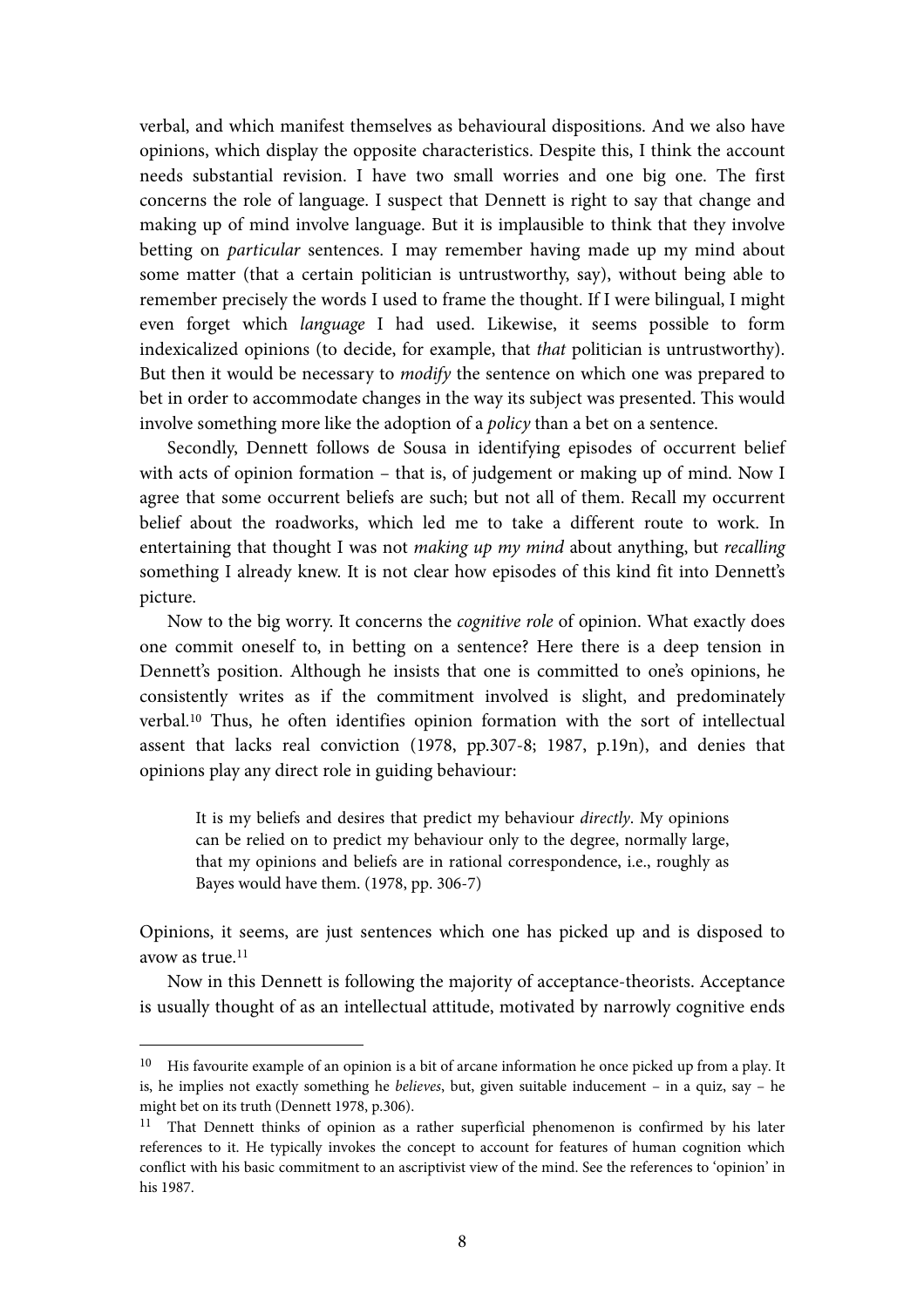(more precisely, by a desire to *maximize cognitive utility*  $-$  that is, to assert maximally true and comprehensive theories). So scientists may, after due investigation, decide to accept a theory as true for the purposes of future research, and may categorically assert its truth in their writings. But, theorists claim, this should have no influence on how they act outside the context of enquiry: as Maher insists, the decision to accept a theory should not affect one's willingness to act as if it is true in practical contexts (Maher 1993, p.150).<sup>12</sup> The reason for this is simple. The fact that you have accepted a proposition does not make it more probable, and should not, therefore, make you more confident of its truth (excepting cases of self-fulfilling prophecies, such as 'I won't get to sleep tonight'). Nor, in most cases, will it alter your practical utilities (deliberation is about achieving one's ends, not about changing them). So if the rational action to choose is the one determined, in Bayesian fashion, by one's assignments of confidence and utility, then acceptance should not alter a rational person's choices. To allow it to do so is, for the Bayesian, to lapse into irrationality. As the remark quoted above indicates, Dennett takes a similar view: one's opinions may predict one's behaviour, but they do not actively guide it.

 Now if opinion were an attitude which manifested itself only in the context of academic inquiry, then this would be unobjectionable. But that is not Dennett's view. For he identifies opinion formation with making up of mind and occurrent belief. And these seem, on the face of it, to have immense practical influence. We can make up our minds about mundane matters, such as whether beef is safe to eat, the salesman trustworthy, or the weather threatening enough to justify taking an umbrella. And such decisions have significant behavioural consequences. If I make up my mind that eating beef is unsafe, then it is natural to suppose that this will affect, not only what I say, but what I eat. The same goes for occurrent belief. We entertain all manner of occurrent thoughts, and they seem to have a profound effect on what we do (recall my occurrent belief about the roadworks, which caused me to take a different route to work). So there is a tension here. On the one hand, Dennett wants to deny that opinions have a direct role in the guidance of action; on the other, he wants to identify them with conscious occurrent beliefs – episodes which do have such a role. He could diffuse the tension, of course, by denying that conscious occurrent beliefs directly influence action. Indeed, there are passages in his writing which suggest such a view (see, e.g., Dennett 1969 p.123, p.154; 1978 chapter 9, and 1987, p.91). But it is, I think, an implausible one.

#### **4. A cognitive mechanism for opinion**

-

Is there a way of squaring this circle? – that is, of identifying a role for opinions in rational decision-making, without giving up Bayesianism? We have already seen that

<sup>&</sup>lt;sup>12</sup> This is not to deny that there is a *connection* between what a person accepts and how they behave in practical contexts; both, after all, are determined by the same set of underlying assignments of confidence and utility.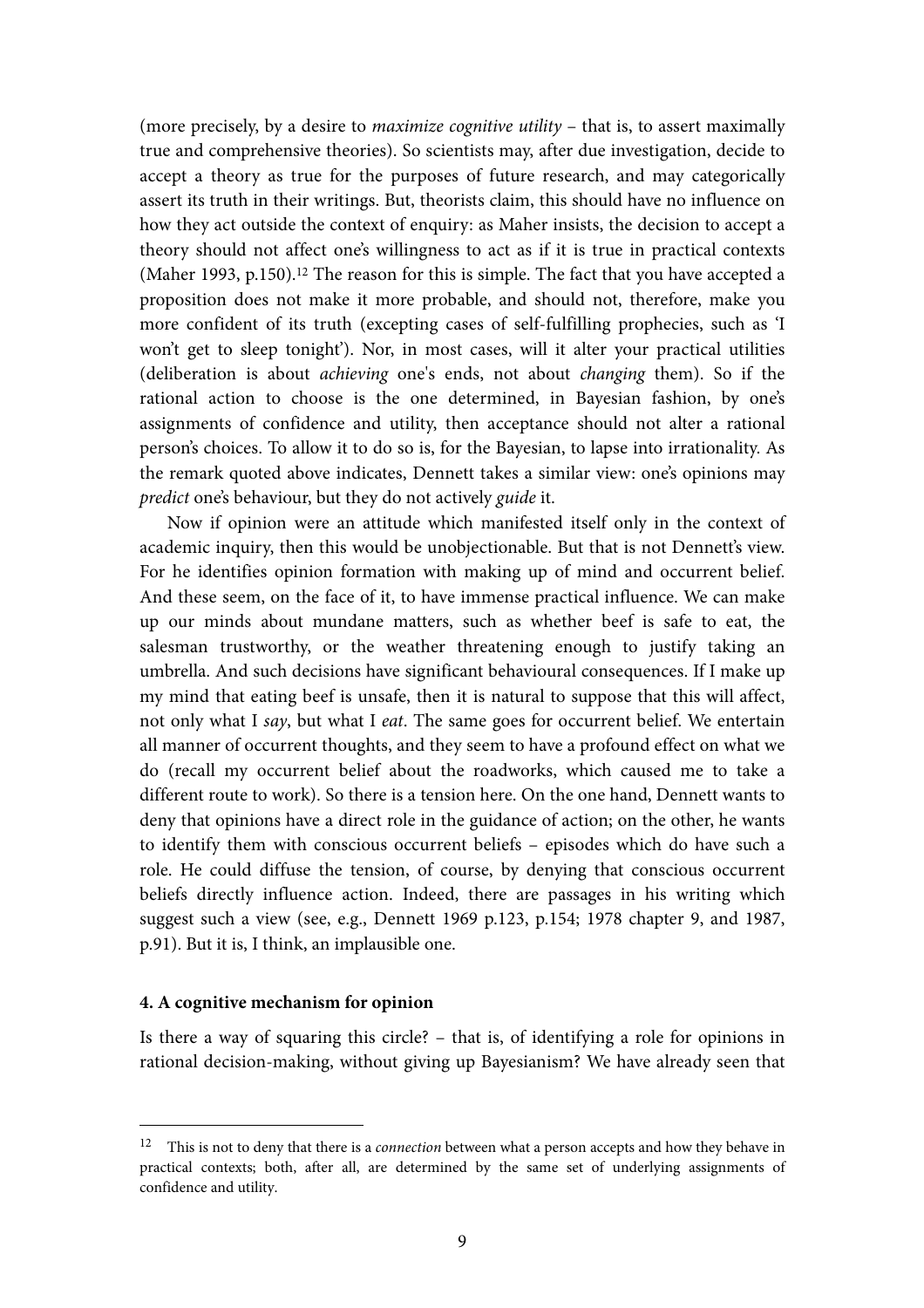it would be irrational to allow opinions to feed into regular Bayesian reasoning.<sup>13</sup> Perhaps, then, we should think of opinion-based reasoning as constituting a separate system, which interacts with the belief-desire one only at certain points. (Such a distinction of levels would be more in the spirit of de Sousa's original proposal.) I think this is right, but it immediately raises a host of questions. What is the relation between the opinion system and the belief-desire one? How and when do they interact? And how does opinion-based reasoning work? What procedures does it use? We have identified opinions with conscious occurrent thoughts, but conscious reasoning is radically enthymematic. We think 'Beef is unsafe' and thereupon avoid it. We do not add 'Consuming unsafe food damages one's health', 'Good health is desirable', and so forth. Are the suppressed premises supplied somehow? And if so, by what means? (If the system's database contains only those propositions which have been explicitly assented to or consciously articulated, then it seems unlikely to contain them.)

 I have a suggestion. It is that opinions are actively processed at a personal level. Forming an opinion, I suggest, involves committing oneself to an extended policy or strategy of reasoning – to taking the accepted proposition as a premise in one's deliberate conscious reasoning, both practical and theoretical. Executing such a policy would also involve various personal activities: keeping track of the premise, working out what conclusions it entails or which intentions it justifies, then deliberately accepting these conclusions and executing those intentions. Similarly, I suggest, one can form opinion-level desires by adopting some state of affairs as a goal in one's conscious reasoning, and regulating one's future deliberations accordingly. In effect, what I am suggesting is that the mechanisms of opinion-based reasoning are intentional. Opinions influence our behaviour because we want them to do so – because, having given them the status of premises and goals, we want to perform the actions they dictate and to draw the conclusions they license.<sup>14</sup>

 This suggestion is really just an extension of de Sousa's original proposal. According to him, the processes of assent are driven by our low-level beliefs and desires. As enquirers after truth, we want to collect true sentences, and this desire prompts us to assent to likely candidates when they present themselves. Of course, these epistemic desires are usually not conscious. Nevertheless, they motivate acts of assent, and must be cited in explanation of them. My proposal is similar, but more wide-ranging. I suggest that we desire, not only to assent to true propositions in the context of inquiry, but also to take them as premises in our practical reasoning. (I shall say more shortly about why we have this desire and what ends it serves.) And if

 $\overline{a}$ 

<sup>&</sup>lt;sup>13</sup> Indeed, if opinions were flagged as unqualifiedly true, it would be potentially disastrous. If you assign a proposition a probability of 1 then, according to the Bayesian, you should be prepared to stake anything at all on its truth.

<sup>&</sup>lt;sup>14</sup> The account outlined here is inspired in part by Jonathan Cohen's work on acceptance (Cohen 1992). Cohen, too, thinks of acceptance as involving commitment to a policy of premising. However, like other acceptance-theorists, he remains ambivalent about its cognitive role. Our acts of acceptance, he suggests, play no causal role in the production of our actions, and serve merely to rationalize them (1992, p.64).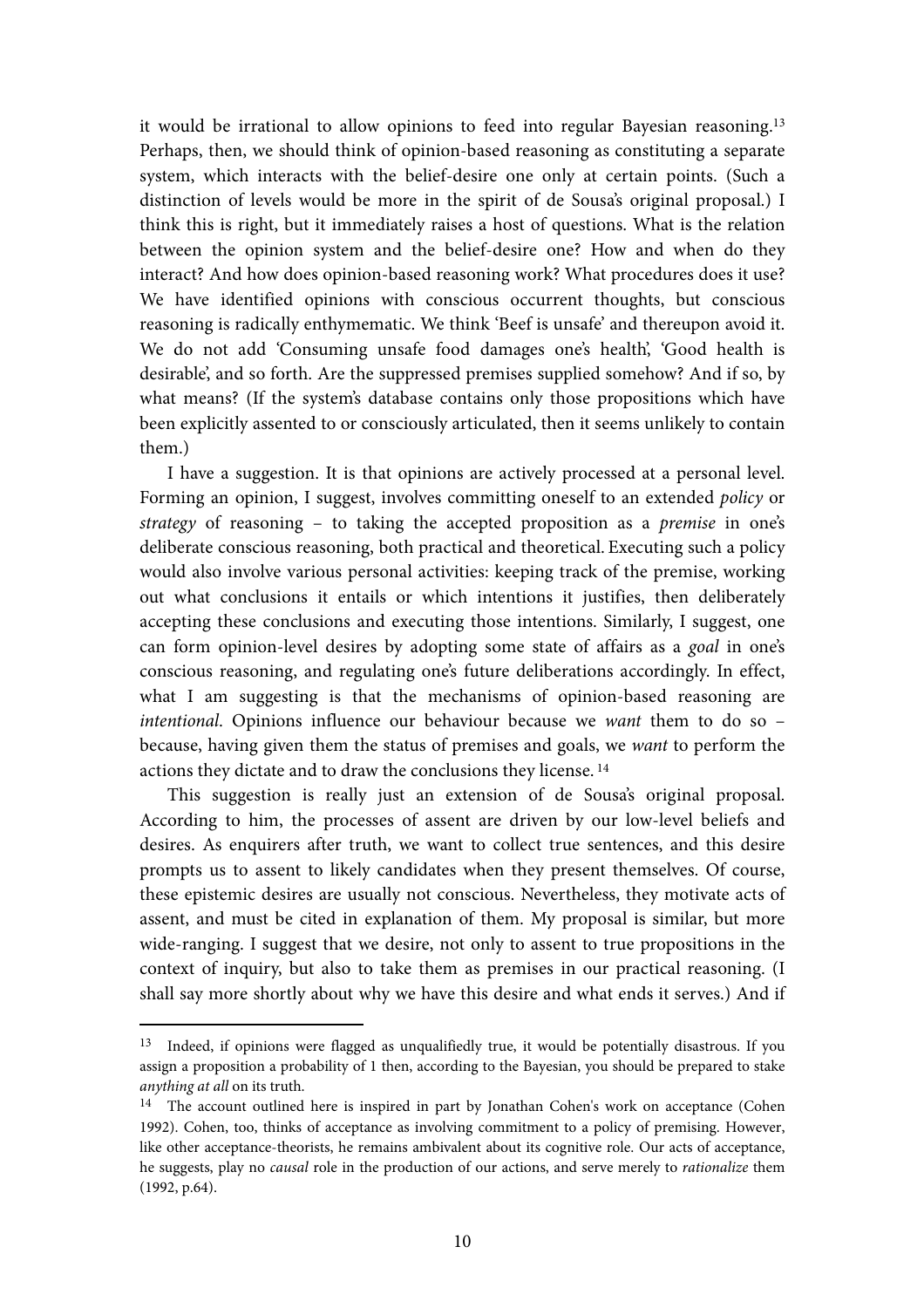we believe that a previously adopted premise mandates a certain action – either another act of acceptance or some overt activity – then we will want to perform it precisely because it is so mandated. Again, like de Sousa, I am not suggesting that the low-level beliefs and desires which drive the opinion system are entertained consciously. (Indeed, I contend that those mental states which issue in conscious occurrent thoughts are not beliefs at all, but opinions.) Note, too, that it is not essential to this account that all opinions are the product of active decision. I agree with Dennett that opinions can be formed unthinkingly, as a result, say, of uncritically accepting something one is told (as I accepted what I was told about the roadworks). The defining mark of an opinion is not its origin, but one's attitude to it. An opinion is a proposition to whose truth one is committed, and which one is disposed to employ as a premise in one's conscious reasoning.

 Let me illustrate all this with an example. Take the case where I make up my mind that beef is unsafe. This leads to my acquiring some new low-level beliefs – not beliefs about beef, but beliefs about myself and my cognitive commitments.<sup>15</sup> For one thing, I come to believe that I have formed the opinion that beef is unsafe.<sup>16</sup> (I do not actively form that belief, of course. All I do is decide to endorse the proposition; I come to believe that I have done so as a result of normal subpersonal mechanisms of selfawareness and belief-fixation.) Now suppose I am debating what food to buy. I recall my opinion of the danger of beef. I see that, given my background beliefs and desires, it dictates that I should not eat beef, and, therefore, since I do not want to buy food I will not consume, that I should not buy it either. So I believe that I have an opinion which commits me to choosing something other than beef. Since I have a general desire to act upon my opinions, I decide to do just that.

 It may seem odd to suggest that my behaviour in this case is motivated, not by beliefs about beef, but by beliefs about my opinions and their commitments. Surely the reason I avoid beef is not that I believe my opinions commit me to avoiding it, but simply that I think it unsafe? Well, yes and no. We are supposing, remember, that the commonsense concept of belief is ambiguous between low-level belief and opinion. And this means that psychological explanations will be ambiguous, too – sometimes citing low-level beliefs, sometimes opinions. First-person explanation, I suspect, is very often of the latter kind. We tend to cite the content of our opinions rather than our beliefs, since it is these that are present to our conscious minds. And this is just what I would do in the present case: I would say simply that I thought beef was unsafe. And this explanation would be correct. That opinion played a crucial role in the generation of my action. If I had not formed it, or had subsequently forgotten it, I would not have acted as I did. Moreover, the opinion-invoking explanation is a genuinely intentional one. My opinion influenced my action precisely in virtue of its semantic content. If it had had a different content, it would not, ceteris paribus, have

 $\overline{a}$ 

<sup>&</sup>lt;sup>15</sup> There is a ongoing debate as to whether accepting a proposition, p, requires or produces belief in p (See Cohen 1992; Clarke 1994). I propose to remain neutral on this; all I want to insist on is that accepting p normally produces belief in the proposition that one has accepted p.

<sup>&</sup>lt;sup>16</sup> Of course, the belief might not be conceptualized in quite this way.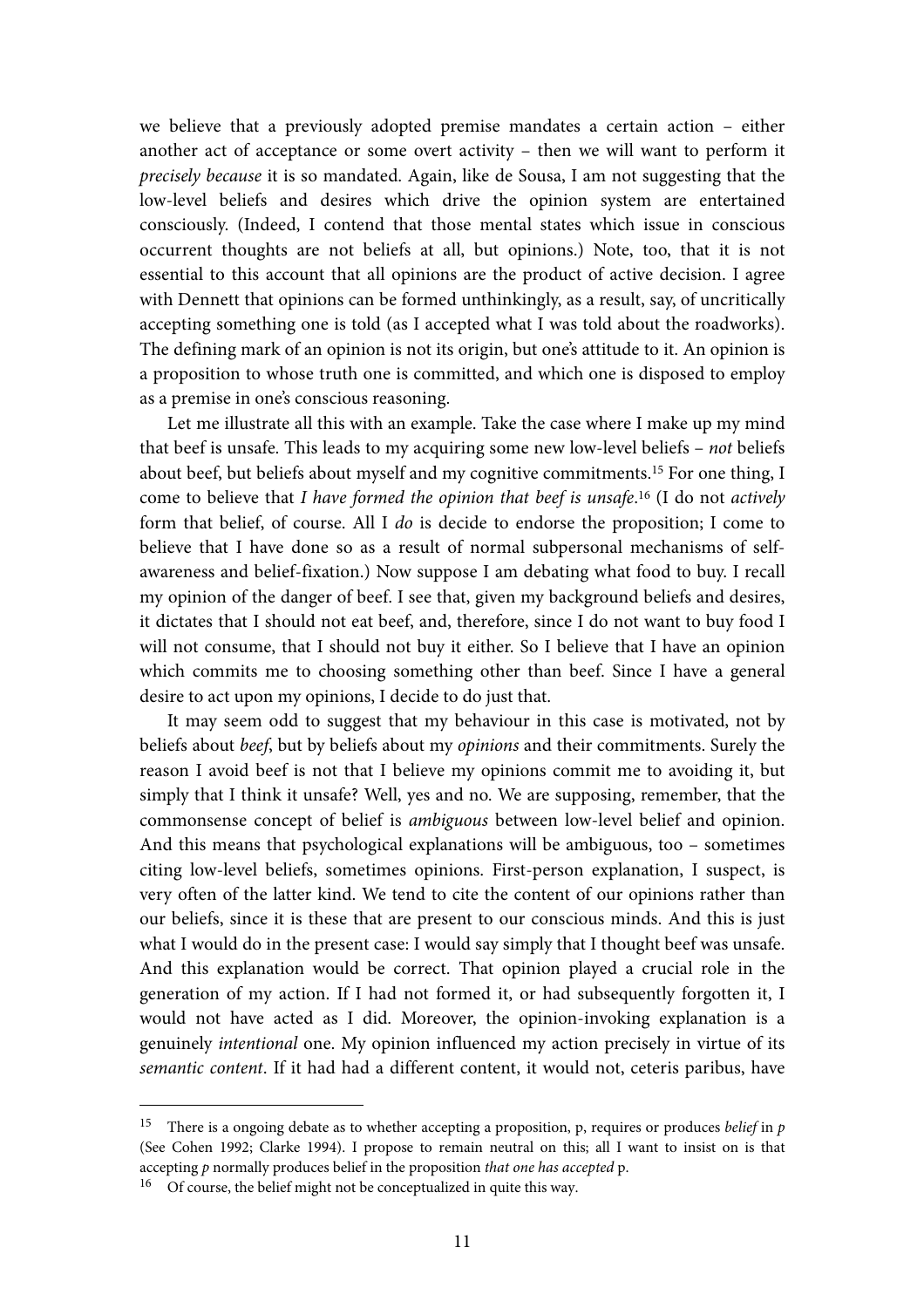generated that action. For I would then not – again, ceteris paribus – have believed that it warranted the action, and would therefore not have been moved to perform it. So there is, as we would expect, a perfectly good intentional explanation of my action which cites only my attitude to the content beef is unsafe. There is also, however, another, quite different, explanation of my action – and one rather less easy for me to formulate – couched in terms of my low-level beliefs about my opinions and their commitments.

 But doesn't the existence of this second explanation undermine the first? If my action can be adequately explained in terms of my low-level beliefs and desires, doesn't this mean that the opinion-based one is redundant – that my opinion was, in effect, causally idle? No: no more than the existence of a physical explanation for my action means that the psychological one is idle. The two are pitched at quite different levels. The opinion system is not an adjunct to the belief-desire one: it supervenes on it. Our opinions come to have the role they do in the aetiology of action precisely in virtue of our low-level beliefs and desires about them. My opinion about beef leads me to refrain from buying beef precisely because I believe it warrants such a course of action. We should not think of the opinion system as interacting with the belief-desire one, but as realized in it. It is, as it were a softwired feature of the human brain, implemented in more basic, low-level intentional processes.<sup>17</sup>

 There are, then, two distinct strategies of psychological explanation available to us. Suppose you know my opinions and goals. Then you could predict my behaviour directly from them. You would just have to think of them as simple functional states with roles like those of beliefs and desires. Alternatively, you could make the same prediction on the basis of my beliefs and desires about my opinions. Each predictive strategy would have its advantages. The opinion-level route would be quicker and easier, the belief-desire one both more comprehensive (it would predict actions that were not opinion-generated, as well as those that were) and more reliable (it would work in cases where more powerful beliefs and desires interfered, preventing me from acting on my opinions). In this way, opinion talk fits nicely into the layered framework of explanatory stances that Dennett elsewhere describes (1987, chapter 2). Just as some events, in addition to having physical explanations, also have teleological and intentional explanations, so some events have yet a fourth kind of explanation. The trade-off between simplicity and accuracy is typical of the relation between different explanatory stances (see Dennett 1991d).

 We can now deal with the worries mentioned above. The most serious concerned the rationality of opinion-based action. Won't it be irrational for people to allow their opinions to influence their behaviour – won't it involve a departure from Bayesian norms? No: not if the influence is exerted in the way described above, via their lowlevel beliefs and desires about their opinions. For the same action can be justified both on classical grounds, as dictated by one's opinions, and on Bayesian grounds, as warranted by one's opinion-related probabilities and desirabilities. All we have to

-

<sup>&</sup>lt;sup>17</sup> For this reason I have elsewhere referred to it as a *virtual processor* and to its states as *virtual beliefs*. See my 1998.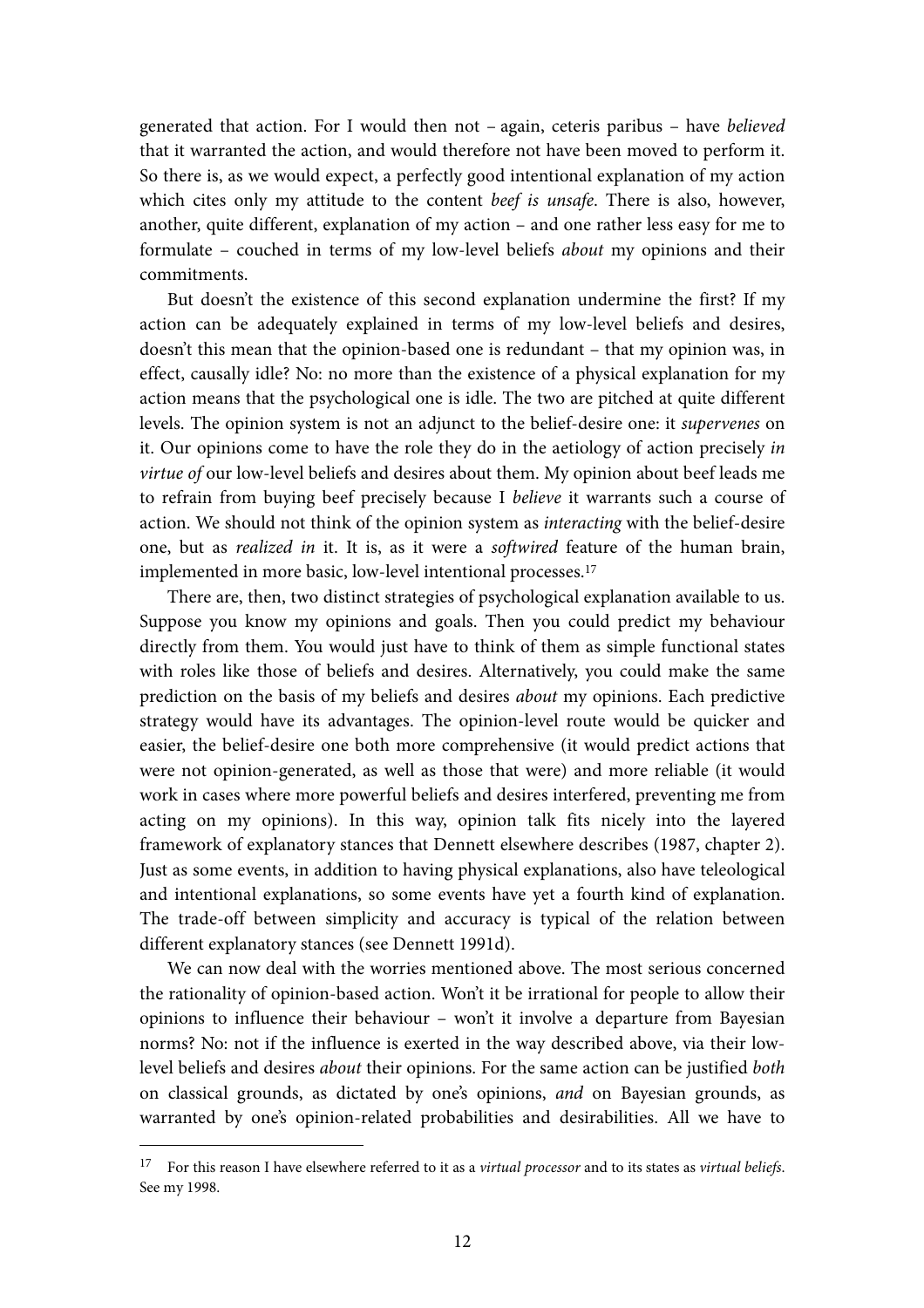suppose is that opinion formers habitually attach a high desirability precisely to *acting* upon their opinions. Then, in so doing, they will not be departing from Bayesian norms; but displaying their adherence to them. The fallacy in the original worry was to suppose that an act of assent could influence action only by raising the agent's confidence in the proposition assented to. And this is not so. Assenting to  $p$  should not make one more confident that  $p$ , though it should make one – massively – more confident that one has assented to p. Given some appreciation of  $p$ 's semantic powers, and a general desire to act on one's opinions, this may well be sufficient to motivate courses of action that hitherto seemed less than optimal.

 The reader may suspect some sleight-of-hand here. If it would be irrational to assign  $p$  maximum probability in one's practical reasoning, how could it be rational to assign a high desirability to acting as if it were unqualifiedly true? Well, it certainly would not be rational to act as if  $p$  were true in all contexts. It would not be rational for me to avow that beef is unsafe in a context where false assertions were penalized with instant death and true ones rewarded with a halfpenny. But this is not to say that in such a case I would *abandon* my opinion. I might continue to regard it as the soundest view of the matter, and still use it as a basis for action in less momentous contexts. It is just that in this particular case the desire to act on my opinions would be overridden by prudential considerations.

 What about the other problem I mentioned earlier – the enthymematic nature of conscious reasoning? Again, I think my account offers a solution. For it does not require opinions to be, as it were, self-motivating. Their influence upon action is mediated by our low-level beliefs about them and their warrant. And the mediating beliefs need not relate solely to our explicitly entertained opinions. What leads me to refrain from buying beef is not that I believe that my opinion that beef is unsafe warrants such action on its own, but that I believe it warrants it given certain obvious background assumptions – that beef is a food, that unsafe food damages one's health and so on. We could think of these assumptions as objects of implicit acceptance – tacit opinions, if you like. They are suppressed premises in our explicit reasoning – premises to which we would immediately assent if questioned.<sup>18</sup>

 Finally, let us return to the two small worries about Dennett's position mentioned in the last section. The first concerned language. I said it was implausible to think of opinions as attitudes to particular sentences. But this feature is not essential to the account, at least as developed here. In forming an opinion one does not so much collect a sentence as a propositional attitude, committing oneself to regulating one's conscious reasoning in ways characteristic of the attitude adopted. Now in fact I believe that language will usually play an important role in this process: conscious reasoning, I believe, typically requires a linguistic vehicle.<sup>19</sup> But this does not mean that each opinion must be associated with a unique sentence: the same opinion might

 $\overline{a}$ 

<sup>18</sup> Distinguish tacit opinions in this sense from opinions which have been taken on trust – and so not actively assented to – but which have nonetheless been explicitly entertained (my belief about the roadworks, for example).

<sup>19</sup> For the argument, see my 1998.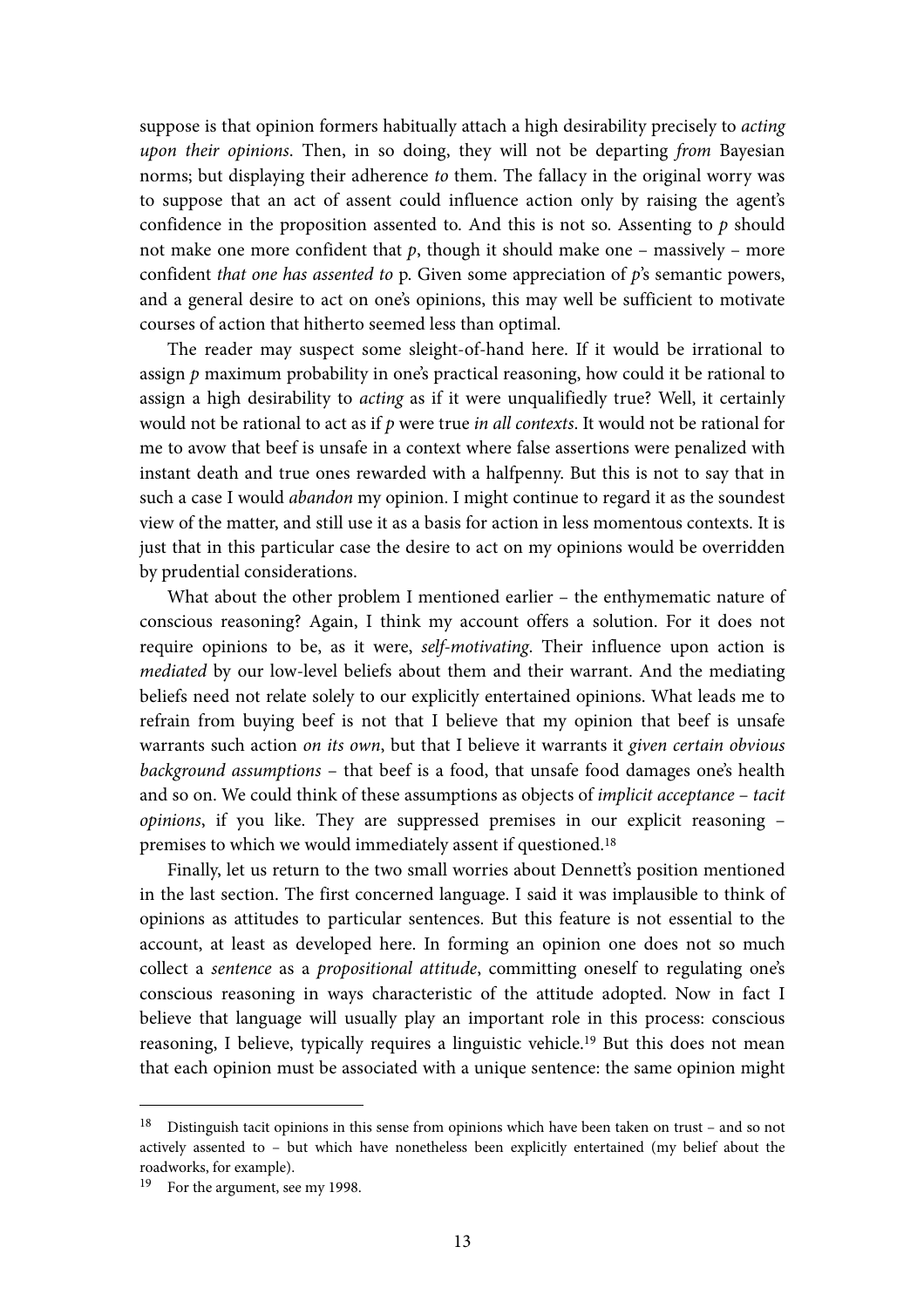assume different linguistic vehicles on different occasions. The second objection concerned the role of occurrent thoughts which (like my belief about the roadworks) involve the *recollection* of an opinion rather than its formation. Dennett's account had no role for such thoughts. But mine has. The conscious recollection of an opinion is just a prelude to its employment in conscious reasoning.

 Note, by the way, that the account developed here justifies a commonsense intuition about occurrent thought. It is natural to think that conscious occurrent beliefs influence action precisely in virtue of the fact that they are conscious. (If I had not consciously recalled that the roadworks were due to start, I would not have changed course.) The present account explains this. For if conscious occurrent beliefs are opinions, and if opinions influence action in the way suggested, then conscious recollection will be a precondition for such influence. An opinion is a proposition that one is committed to employing as a premise in one's conscious reasoning. And it is trivial that becoming conscious is a precondition for being employed in conscious reasoning. Opinions can influence reasoning and action specifically as opinions only if they are consciously recalled.

 The reader may spy a worry here. I am claiming that opinions have to be consciously recalled in order to influence action. But I have also claimed that opinions influence action in virtue of mediating low-level beliefs and desires about them. And I do not want to claim that low-level states need to be occurrently entertained – certainly not consciously entertained – in order to influence action. How can I reconcile these two claims? If all the appropriate mediating beliefs and desires were in place, why couldn't an opinion do its work without conscious tokening? The question is understandable, but misrepresents my proposal. The desire which drives the opinion-system is not simply a desire to treat suitable propositions as unqualifiedly true – a desire which might indeed manifest itself without conscious thought – but a desire to treat them as such in one's conscious reasoning. The desire is specific to the context of reflective conscious thought. Of course, it might have cognitive effects outside of this context – as will other opinion-related low-level states. But it will do so as an independent state, not as part of the mechanism of opinion.

 To sum up: we have low-level beliefs and desires, which are non-linguistic, graded, and passively formed, and which manifest themselves without occurrent tokening. And we have opinions, newly construed as premising policies, which have the opposite properties. They need linguistic vehicles; they are binary (for any proposition  $p$ , one either is, or is not, committed to using  $p$  as a premise); they can be actively formed through acts of deliberate judgement, and they manifest themselves in conscious occurrent beliefs, which are in fact episodes in the formation or execution of premising policies.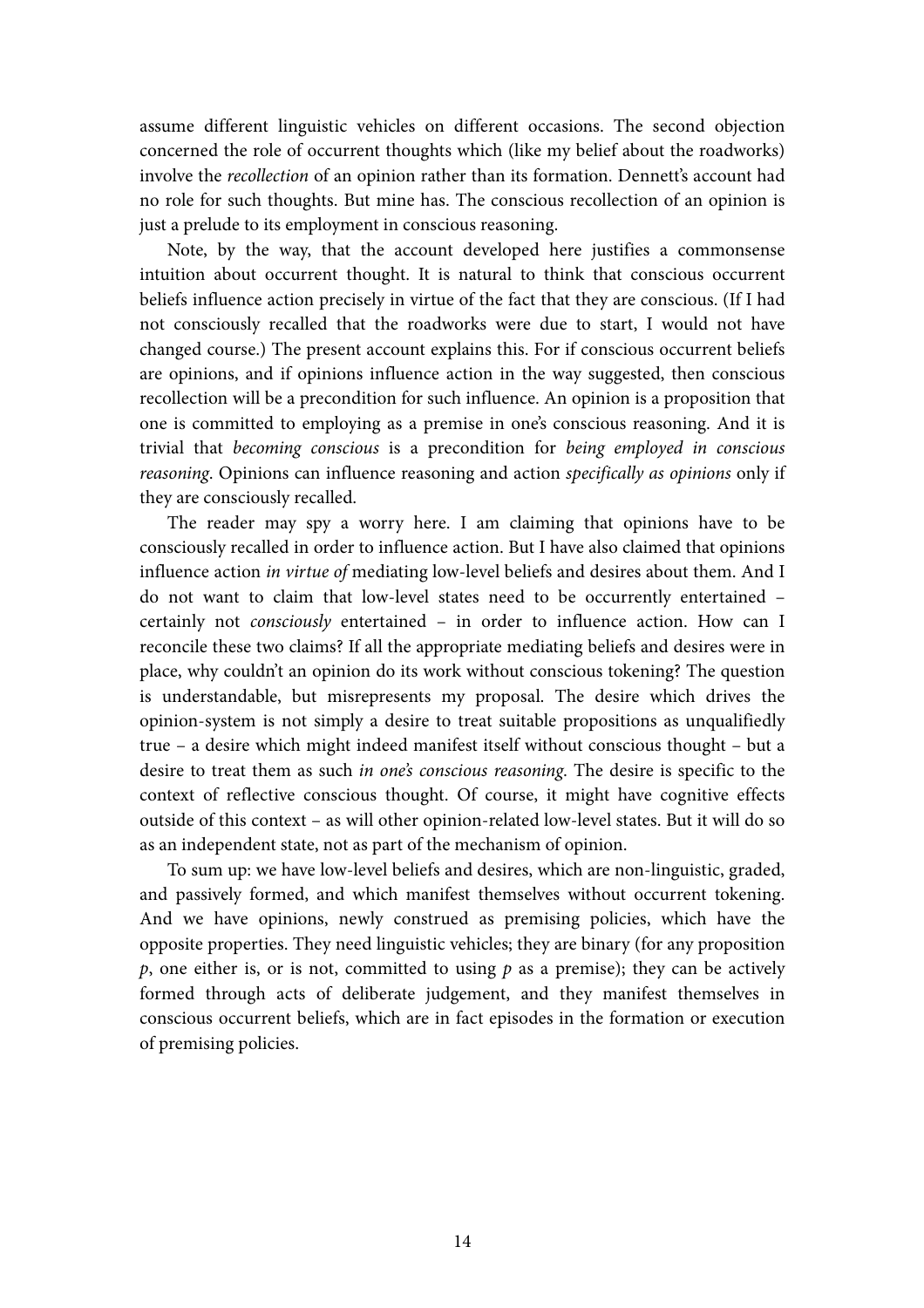#### **5. The function of opinion**

-

I have claimed that we attach a high desirability to forming and acting upon opinions – to taking propositions as premises in our practical reasoning and to performing the actions they warrant. But why should we do this? What is the point of the enterprise?

The answer, I suggest, is that it gives us *personal control* of our reasoning processes. Much of our behaviour is spontaneous – the product, not of conscious deliberation, but of non-conscious inferential processes to which we have no direct access and over which we have no direct control. Think, for instance, of the processes that guide one's moment-to-moment behaviour when driving or navigating one's way down a busy street. Often, this is all for the best (drivers know how disconcerting it can be to give conscious thought to what they are doing). And if our non-conscious inferential processes were optimal, then we could leave all our decisions to them. In every case we would spontaneously do the right thing, unthinkingly. But of course they are not optimal. We often find ourselves perplexed. And it is here that active judgement is called for. For perplexity is disturbing; we like to know what to do next. Indeed, we would often prefer to make a decision, even if it is not optimal, than to continue in uncertainty. (Dennett gives a homely example. You are in a restaurant choosing from the menu. It is very hard to say what you really want most; but given the pressures of time and etiquette you have to avow some categorical desire; Dennett 1987, p.20) So we make up our minds. We select a few salient propositions, of which we feel fairly confident, and a few goals, which we are content to pursue, accept them as categorically true or desirable, and feed them into simple decision procedures, such as the practical syllogism. With a bit of luck this yields a clear prescription which gets us moving again.

 So here we have a powerful motive for forming opinions. Adopting explicit premises and goals can help to simplify complex problems and overcome deliberative log-jams; it furthers the ends of practical reflection.<sup>20</sup> Systematically followed through, the practice will create a distinct level of cognition which can be activated whenever low-level processes fail to yield a ready solution. Note, too, that once we have decided to adopt a particular premise or goal, we will generally want to stick with it and to use it as a basis for future deliberation. This is not because the decision affects our assessment of the proposition's probability or desirability, but simply because psychological consistency is itself valuable. Continually changing one's mind is a recipe for confusion and renewed perplexity. (Incorrigible vacillators can become incapable of acting.) So once you have plumped for the chocolate cheesecake, you immediately gain an extra interest in trying to satisfy that desire.

<sup>&</sup>lt;sup>20</sup> Of course, people can decide to take propositions as premises for other reasons. For example, a lawyer might decide for professional purposes to take it as a premise that her client is innocent. Such an decision, however, would not mark the formation of an *opinion* in my sense (the lawyer has not *made up* her mind that her client is innocent, and we would not describe her, when she entertained that proposition, as having an occurrent *belief*). What disqualifies the lawyer's act is, I suggest, that it is motivated by local nondeliberative concerns – namely, a desire to do her job – rather than by a desire to further the ends of practical reflection.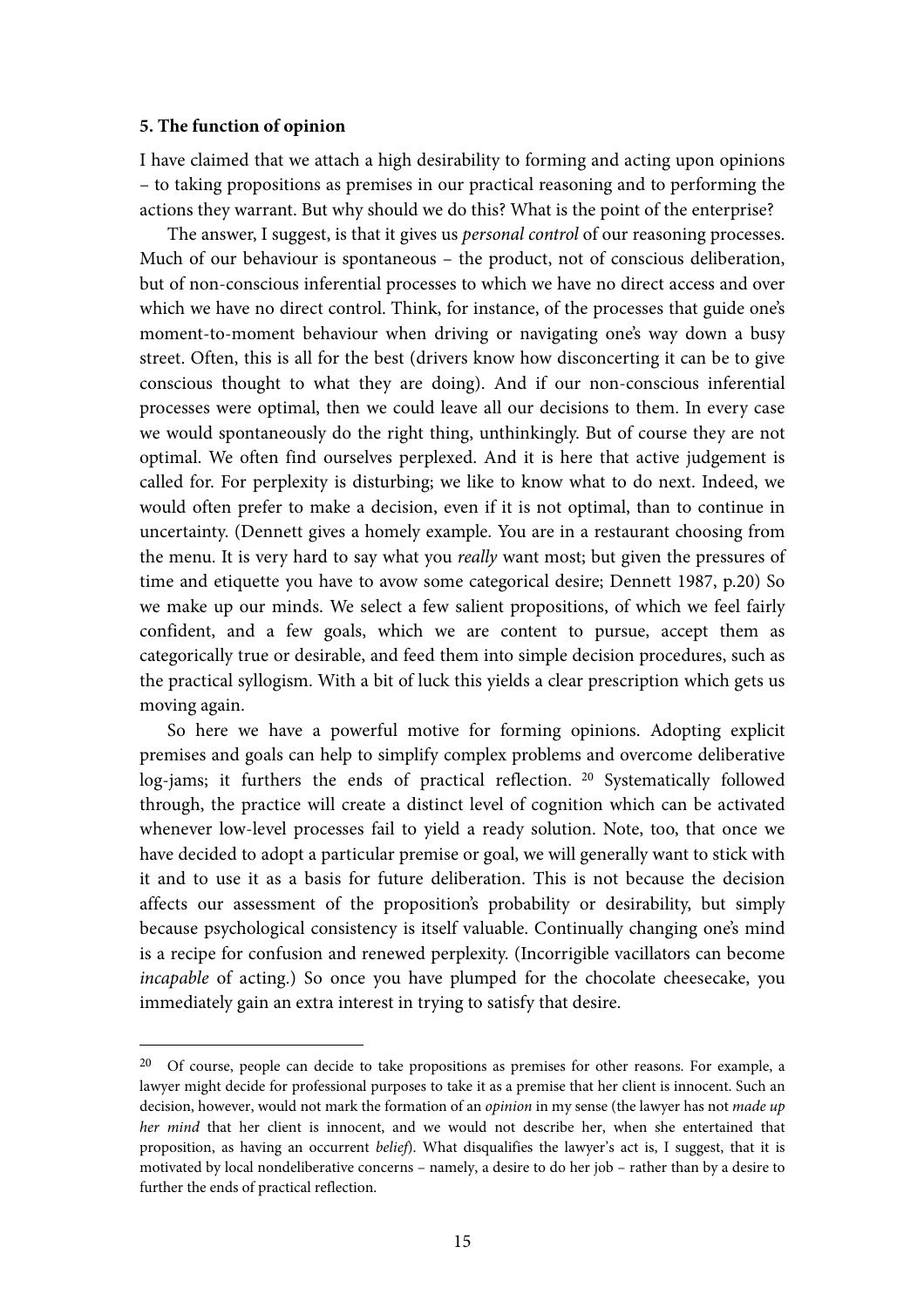There is another way in which opinion formation facilitates deliberative control. For opinion formers can select, not only the inputs to their conscious reasoning, but also the procedures they employ in such reasoning. I argued that opinions are processed at a personal level – that they motivate action in virtue of our beliefs about them. So, as opinion formers, we need to have beliefs about what warrants what. But we do not have to rely on native wit here. We can engage in activities designed to generate such beliefs (executing algorithms, applying heuristics, running thoughtexperiments, etc.). Moreover, we can evaluate these procedures themselves, modifying or abandoning bad ones and acquiring new and better ones. That is to say, we can control not only what we think about, but how we think about it. One consequence of this is that we can to some extent overcome the limitations of our hard-wired cognitive systems. For example, we seem to be naturally disposed to make certain systematic errors in reasoning with conditionals (these show up most clearly on the Wason selection task; see Wason 1966). It is likely that this is a consequence of hardwired features of our brains. (It is notable that people's performance improves markedly when the task is presented in such a way as to draw on their native skills at detecting social free-loaders; see Cosmides and Tooby 1992.) However, with a little training in elementary logic, we can overcome this frailty. Such training, I suggest, does not involve a rewiring of the original subpersonal system (even logicians find the old Adam reasserting itself occasionally). Rather, it results in the subject learning new personal techniques for assessing the logical powers of explicitly entertained conditionals. One might, for example, learn to visualize the truth-table for the material conditional, thereby equipping oneself with a reliable source of beliefs about the cognitive commitments of opinions with a conditional form. The acquisition of such a skill would thus contribute to the installation of a soft-wired opinion-based cognitive processor.

### **6. Dennett compared**

I have argued that Dennett's claims about opinion are vitiated by a failure to find any real cognitive role for opinion, and have sketched a rival account which remedies this defect. In this final section, I return the discussion to Dennett and compare the resulting account with his.

 First, I want to head off a possible objection. It may be thought that the cost of the new account is just too high. Won't it involve rejecting out-of-hand the sort of interpretationalist view of the mind which Dennett advocates? The thought is this. I have argued that opinions influence reasoning and action in virtue of our low-level beliefs about them. So if you act upon the opinion that  $p$ , there will be a low-level intentional explanation of your action which cites the belief that you have that opinion. And this seems incompatible with interpretationalism about low-level belief. Take my food-buying activities. Surely, interpretational constraints would require you to ascribe to me the *simplest* low-level beliefs and desires that could adequately explain my behaviour – in this case, the belief that beef was unsafe and the desire to stay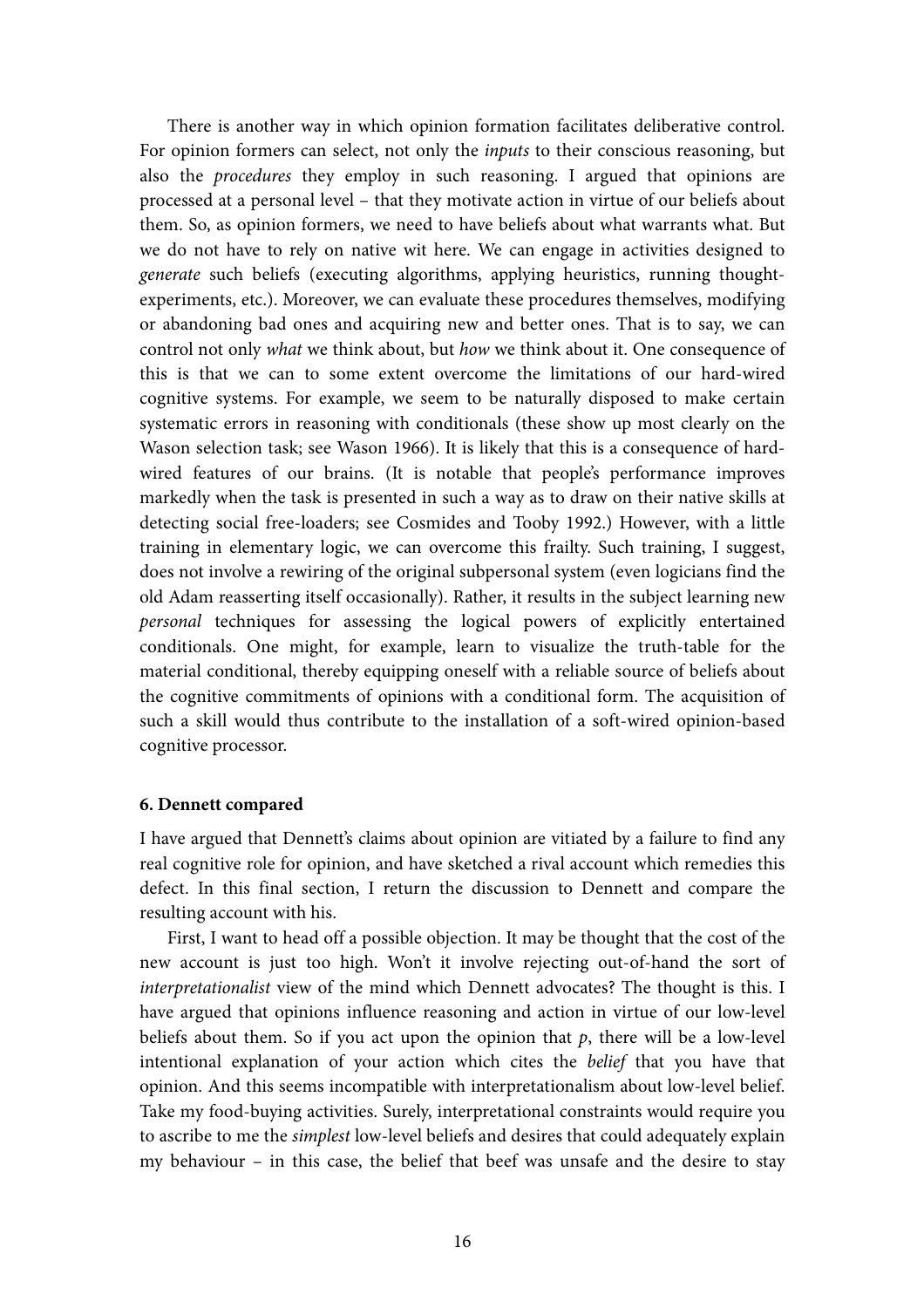healthy – and not sophisticated beliefs about my opinions and their commitments? So, it seems, we can have either interpretationalism about low-level belief or our new theory of opinion, but not both.

 This is too hasty. We must remember that the interpreter does not aim to make sense of isolated actions, but of patterns of activity extending over time. And on the proposed account, the various mental acts involved in the formation and execution of the premising policies that constitute opinions will themselves be candidates for intentional characterization. So in the beef-buying case what we have to explain is, not just that I buy something other than beef, but that I do so as a result of an episode of conscious reflection upon the content beef is unsafe (itself part of a larger complex of such episodes). When this wider context is taken into account, the simplest interpretation of my action will be one that adverts to second-order beliefs of the kind mentioned. At any rate, that is the claim.

 This objection does, however, point up another possible difference with Dennett. For our account requires us to take a realist view of certain kinds of unobservable mental behaviour. Forming opinions involves performing certain conscious mental actions – specifically, undertaking and executing strategies of reasoning. And these actions need have no overt behavioural manifestations – indeed, to a casual observer it might be hard to tell whether I have formed the opinion that beef is unsafe, or simply believe it with a high degree of confidence. And this seems to rule out the sort of antirealism about the mind which Dennett favours.

 Again, this is too hasty. It is true that Dennett is sceptical – rightly so in my opinion – of the existence of certain putative mental acts. In particular, he denies the existence of the sort of internal executive acts that are sometimes supposed to figure as the routine antecedents of overt action (1991a, chapter 8). But he does not deny that other kinds of mental acts occur – including silent verbalization, calculation, and visualization (see, e.g., Dennett 1991a, p.197). Now I suspect that the reason he finds acts of these kinds unobjectionable is that they can be regarded as internalizations of bits of overt behaviour (so inner speech is just overt speech with the articulatory component suppressed). And the acts involved in opinion formation are of just this innocuous kind. The ability to perform explicit inferential operations in one's head is just a refinement of the ability to perform them publicly, by manipulating external symbols. And private, self-directed commitments can be thought of as internalizations of certain sorts of social commitment. So there need be no principled resistance to speaking of such actions. Dennett would insist, of course, that we may be quite wrong about the nature of our mental acts. (Just because we speak of rotating mental images, for example, it does not follow that there exist rotatable mental items; see Dennett 1991a, chapters 4, 10.) But the present account does not suppose otherwise. The claim that occurrent beliefs are acts of premise-adoption is an explanatory hypothesis, not a piece of conceptual analysis.

 Let us turn now to another contrast. I have recommended my story as an account of how conscious occurrent beliefs could have a cognitive role. But, of course, it is not the only such account around. Indeed, Dennett himself has recently developed a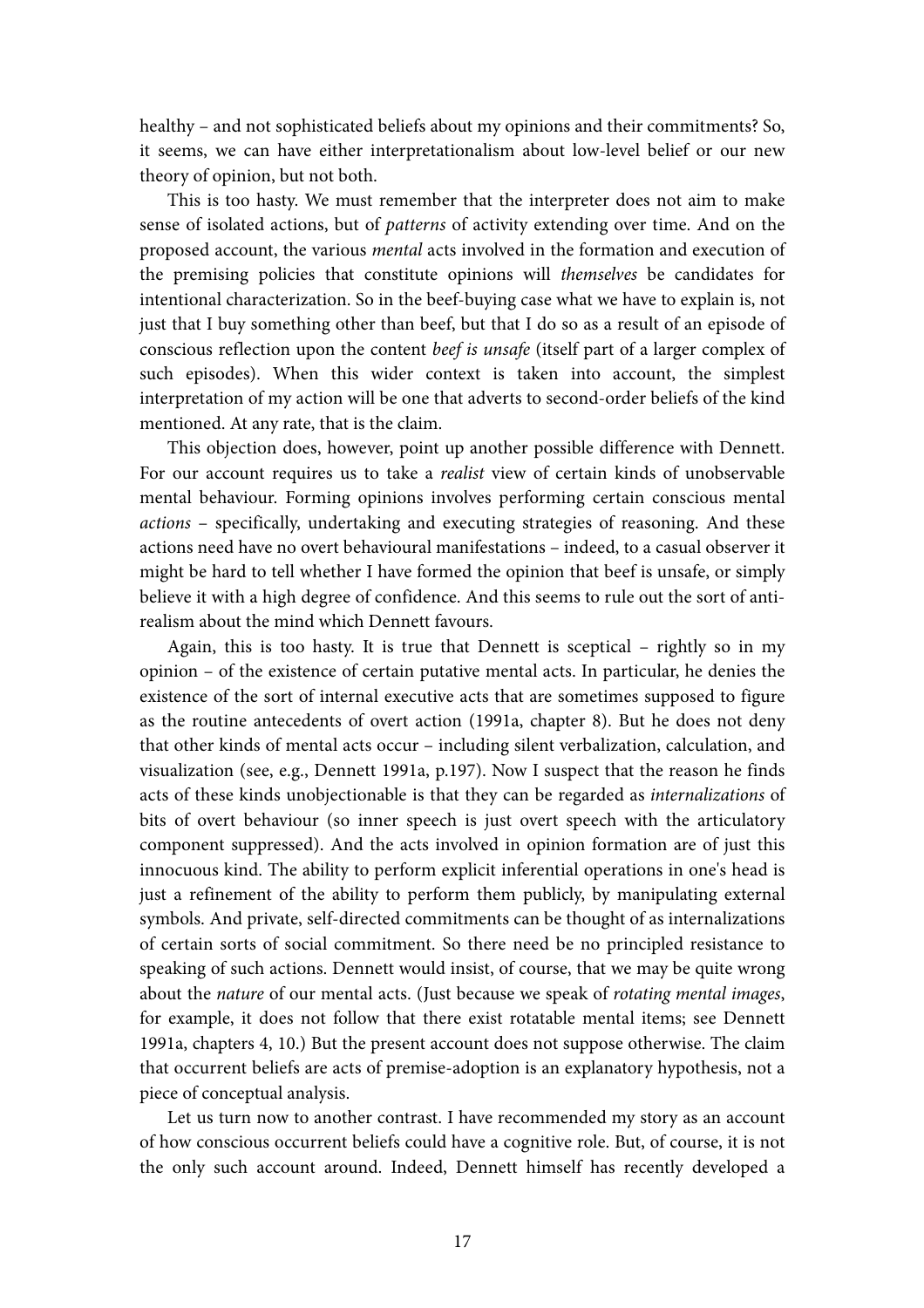rather different one. Nowadays, he talks less about *opinion* and more about the *Joycean* machine – the stream of self-directed inner speech which some novelists have attempted to reproduce. Conscious occurrent thoughts, he suggests, are just items of inner speech. And as such, he claims, they have an important cognitive role. Inner speech is channelled through a feedback loop linking the speech production and comprehension systems. Self-generated sentences are processed like externally produced ones, and tend to produce similar behavioural effects. So asking yourself a question may prompt an instinctive verbal reply containing information which you would otherwise have been unable to access. In this way, occurrent thought can help to focus attention and facilitate certain executive tasks. For example, we can engage in 'positive thinking' – deliberately repeating encouraging or admonitory phrases to ourselves in order to help to modify our attitudes. We can comment on our own behaviour, thereby heightening our awareness of what we are doing. We can engage in strategies of self-reminding, rehearsing the benefits of irksome tasks and the perils of superficially attractive ones. And we can facilitate information-retrieval by practising mnemonic tricks – repeating words and phrases in order to build up associations that will aid recall (Dennett 1991a, pp.224-5, 277-8, 301-2). Dennett's conjectures receive support from the literature on the role of private speech in children – especially that inspired by the work of Lev Vygotsky (Vygotsky 1962). A number of studies have confirmed that the frequency of children's private speech – that is, of their selfdirected overt vocalization – does tend to predict performance on certain sorts of puzzle tasks (Berk 1992). And it seems to do so by exerting a self-regulatory function, in much the way that Dennett describes. (It takes the form of self-commentary, selfguiding remarks, and suchlike.) So here we have a rival account of the cognitive role of conscious thought – and a rather more economical one at that (one that does not mention second-order attitudes, for example).

 Now I do not want to deny either the existence or the importance of the processes Dennett describes. His account of the Joycean machine is, I think, an important contribution to our understanding of the conscious mind. But I do want to maintain that it is not the whole story. Indeed, it is doubtful whether Joycean processes should count as genuinely cognitive at all. The Joycean machine, as Dennett characterizes it, works by association and self-stimulation.<sup>21</sup> Inner verbalizations do not influence behaviour in the way that beliefs do – by directly initiating actions they rationalize. Rather, they influence action only *indirectly*, by evoking conditioned behavioural responses.<sup>22</sup> It is not saying the words to yourself that has a cognitive role; it is hearing and processing them at a subpersonal level. Nor does the account accommodate oneoff judgement and making up of mind. Telling yourself 'Beef is unsafe' does not

-

<sup>21</sup> For an interesting anticipation of Dennett's account, see Skinner 1957, chapter 19.

<sup>&</sup>lt;sup>22</sup> It may be objected that opinions in my sense do not influence behaviour directly either: their influence is mediated by low-level beliefs about them. This is true, but the mediation here is of a special kind. Opinion-based processes are *realized in* low-level psychological ones, just as these in turn are realized in neurological ones. At their own level opinions directly influence behaviour, just as beliefs and desires do at their level.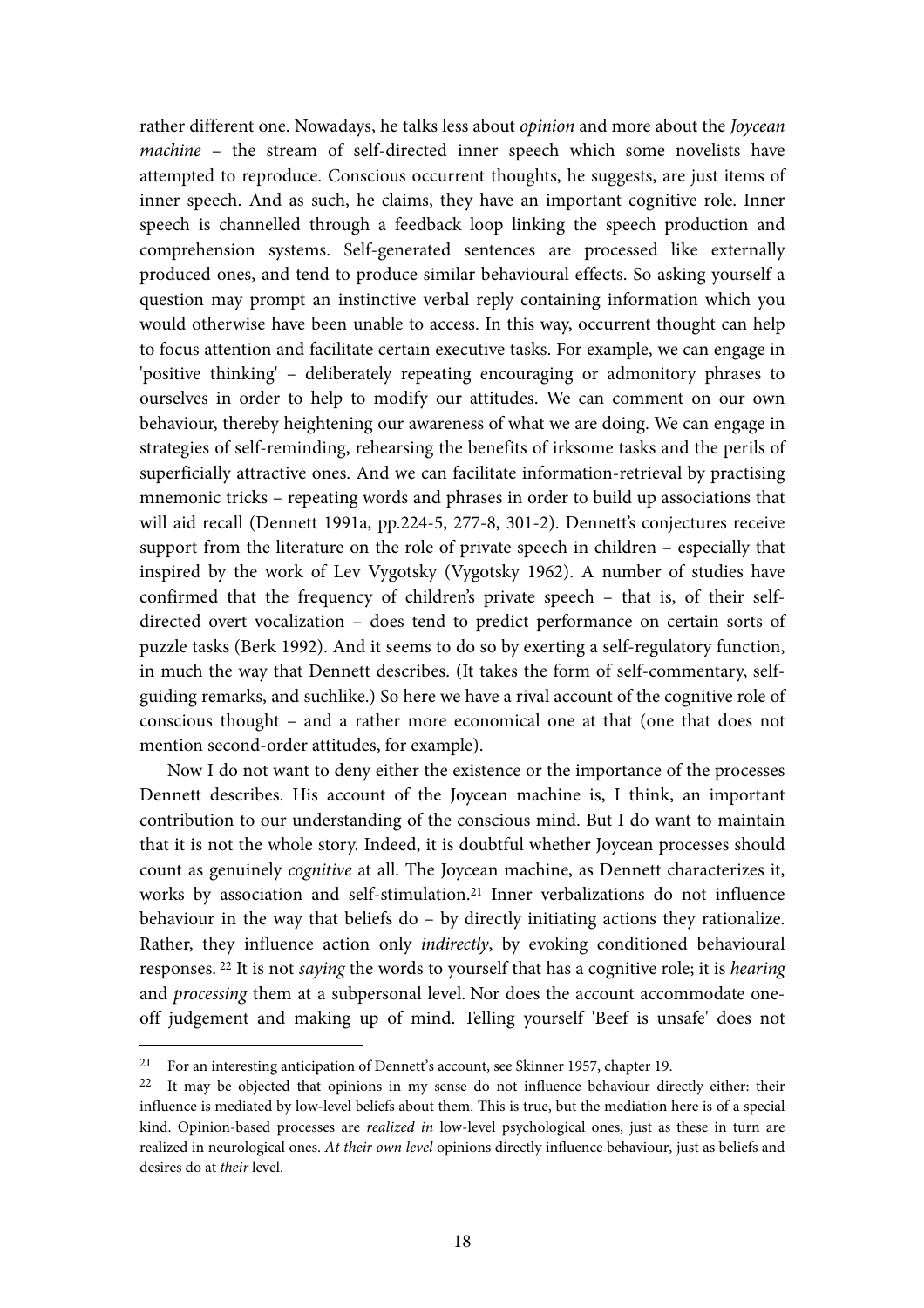constitute the formation of a new doxastic state – though it may help to cajole your neural subsystems into seeing that you decline the steak tartar.

 So there is still a role for opinion as I have characterized it. Indeed, I think the account sketched here meshes quite nicely with the literature on private speech. There is, first of all, evidence that private speech is multi-functional (see Berk 1992 pp.41ff). So some private utterances could be expressions of opinion, even if others are selfstimulations. Secondly, it is widely accepted among Vygotskian theorists that private speech is a development of social speech – some even suggest that it exhibits dialogic properties (see, e.g., Ramirez 1992). This view, I think, harmonizes well with my story about opinion, and may help to dispel worries about its over-intellectualization. I said that if we are to act upon our opinions, then we need to know, or be able to work out, which actions and inferences they license. That is, we need to be able to distinguish sound inferential moves from unsound ones. How do we learn to do this? Well, in the course of linguistic interaction with our peers; the skills we need for conscious private reasoning are just those we need for engaging in reasoned argument with others. Indeed, we can think of the abilities involved in opinion-based reasoning as internalizations of skills first manifested in inter-personal argumentation (making assertions, defending them, calculating their commitments, accepting or rejecting these commitments, striving for consistency, and so on). The processes of opinion have an inherently dialogic character.

 I have a final, brief, comparison to make. It is often argued that the commonsense concept of belief is a strongly realist one – that we conceive of beliefs as functionally discrete states which can be individually formed and lost, and selectively activated in reasoning and decision-making (see Ramsey et al. 1991; Davies 1991). Now Dennett is well-known for his hostility to this view, which is, he suggests, an illusion generated by our opinion-forming habits (Dennett 1994, p.241). But if we take seriously the idea that opinions constitute a genuinely distinct level of cognition, then an intriguing possibility opens. Perhaps our realist intuitions are true at least of opinions, if not of beliefs. For opinions, understood as premising policies, fit the realist profile very well. Premising policies can be selectively undertaken (by datable acts of policy adoption) and selectively abandoned (either by deliberate repudiation or just by forgetting them). And since they can be selectively recalled, they can be selectively executed, too. So they will be functionally discrete. Moreover, their discreteness depends, not on facts about the internal architecture of our brains, but upon the shape of our personallevel reasoning strategies. So with our new theory of opinion, we get an extra dose of realism about folk psychology for free. This is, I think, an attractive consequence.

## **7. Conclusion**

I have tried to do two things in this paper: to show that a two-level theory of belief is worth taking seriously, and to sketch a constitutive account of one of those levels. The two aims are connected. For I suspect that one reason for the relative neglect of twolevel theories is that it has been hard to see how the levels would interact. It is only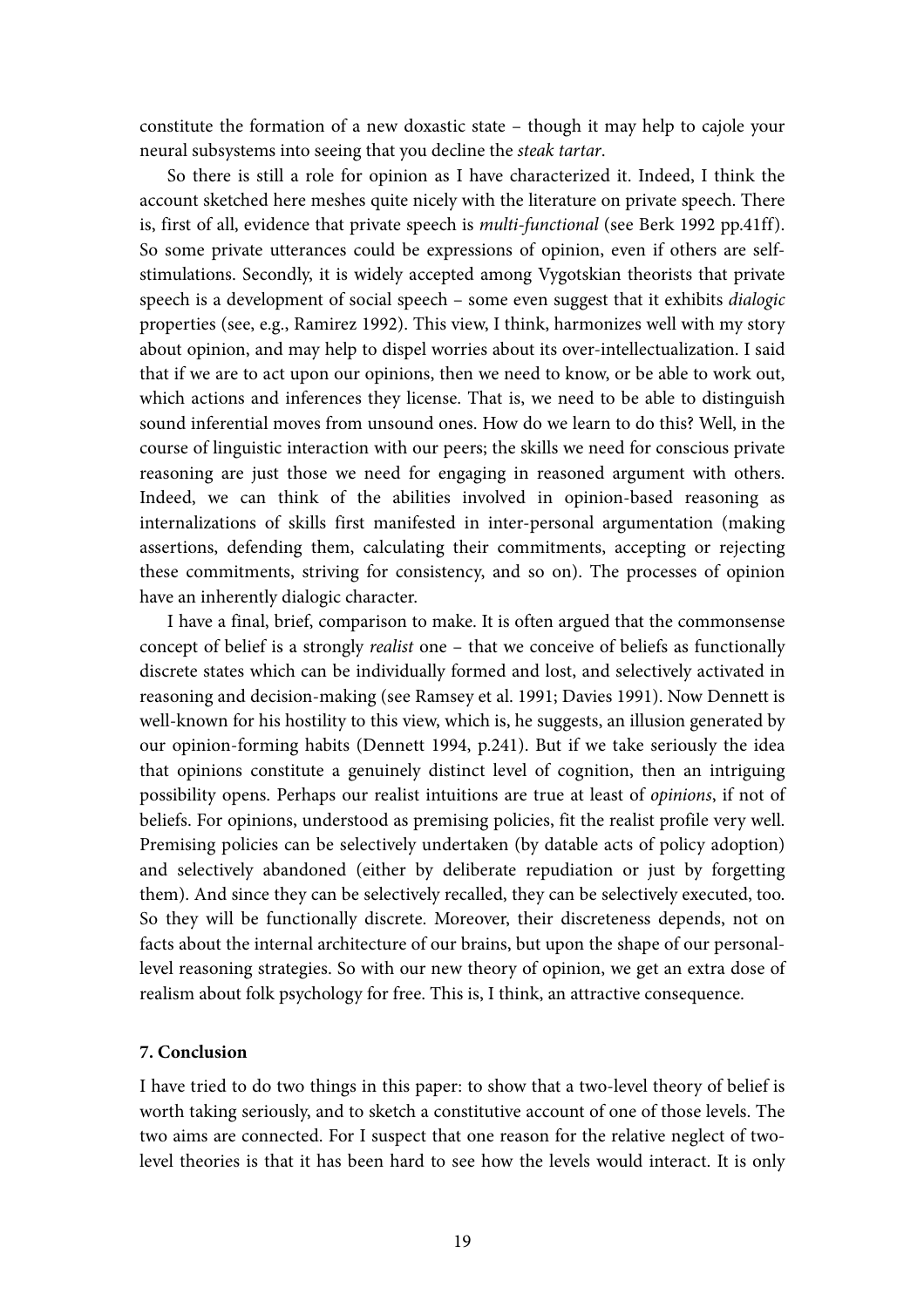when we think of the higher level as *implemented in* the lower one that this problem becomes really tractable. The present account is, of course, merely a sketch. Properly developed, a two-level theory will have far-reaching implications, some of which must be explored before it can be properly assessed. This is just a start.<sup>23</sup>

## **References**

-

BAIER, A. (1979). Mind and change of mind. Midwest Studies in Philosophy, 4, 157-176. BENNETT, J. (1964). Rationality. London: Routledge and Kegan Paul.

- BERK, L.E. (1992). Children's private speech: an overview of theory and the status of research. In R.M. DIAZ & L.E. BERK (Eds) Private speech: from social interaction to self-regulation, (pp. 17-53). Hillsdale, NJ: Erlbuam.
- CARRUTHERS, P. (1996). Language, thought and consciousness. Cambridge: Cambridge University Press.
- CARRUTHERS, P. (1998). Conscious thinking: language or elimination? Mind and Language, 13.
- CLARKE, D.S. (1994). Does acceptance entail belief? American Philosophical Quarterly, 31, 145-155.
- COHEN L.J. (1992). An essay on belief and acceptance. Oxford: Oxford University Press.
- COSMIDES L., & TOOBY, J. (1992). Cognitive adaptations for social exchange. In J.H. BARKOW, L. COSMIDES & J. TOOBY (Eds) The adapted mind (pp. 163-228). New York: Oxford University Press.
- DAVIDSON, D. (1975). Thought and talk. In S. GUTTENPLAN (Ed.) Mind and language (pp.7-23). Oxford: Oxford University Press.
- DAVIDSON, D. (1982). Rational animals. Dialectica, 36, 318-27.
- DAVIES, M. (1991). Concepts, connectionism and the language of thought. In W. RAMSEY, S. STICH & D.E. RUMELHART (Eds) Philosophy and connectionist theory, (pp. 229-257). Hillsdale, NJ: Erlbuam.
- DE SOUSA, R. (1971). How to give a piece of your mind: or, The logic of belief and assent. Review of Metaphysics, 25, 52-79.
- DENNETT, D.C. (1969). Content and consciousness. London: Routledge & Kegan Paul.
- DENNETT, D.C. (1978). Brainstorms: philosophical essays on mind and psychology. Montgomery, VT: Bradford Books (English edition, Sussex: Harvester).
- DENNETT, D.C. (1987). The intentional stance. Cambridge, Mass.: MIT Press.
- DENNETT, D.C. (1991a). Consciousness explained. Boston: Little, Brown. (English edition, London: Viking.)
- DENNETT, D.C. (1991b). Mother nature versus the walking encyclopedia: a Western drama. In W. RAMSEY, S. STICH & D.E. RUMELHART (Eds) Philosophy and connectionist theory (pp. 21-30). Hillsdale, NJ: Erlbaum.

<sup>&</sup>lt;sup>23</sup> I am grateful to William Bechtel, George Botterill, Peter Carruthers and two anonymous referees for Philosophical Psychology for their comments on earlier drafts of this paper.